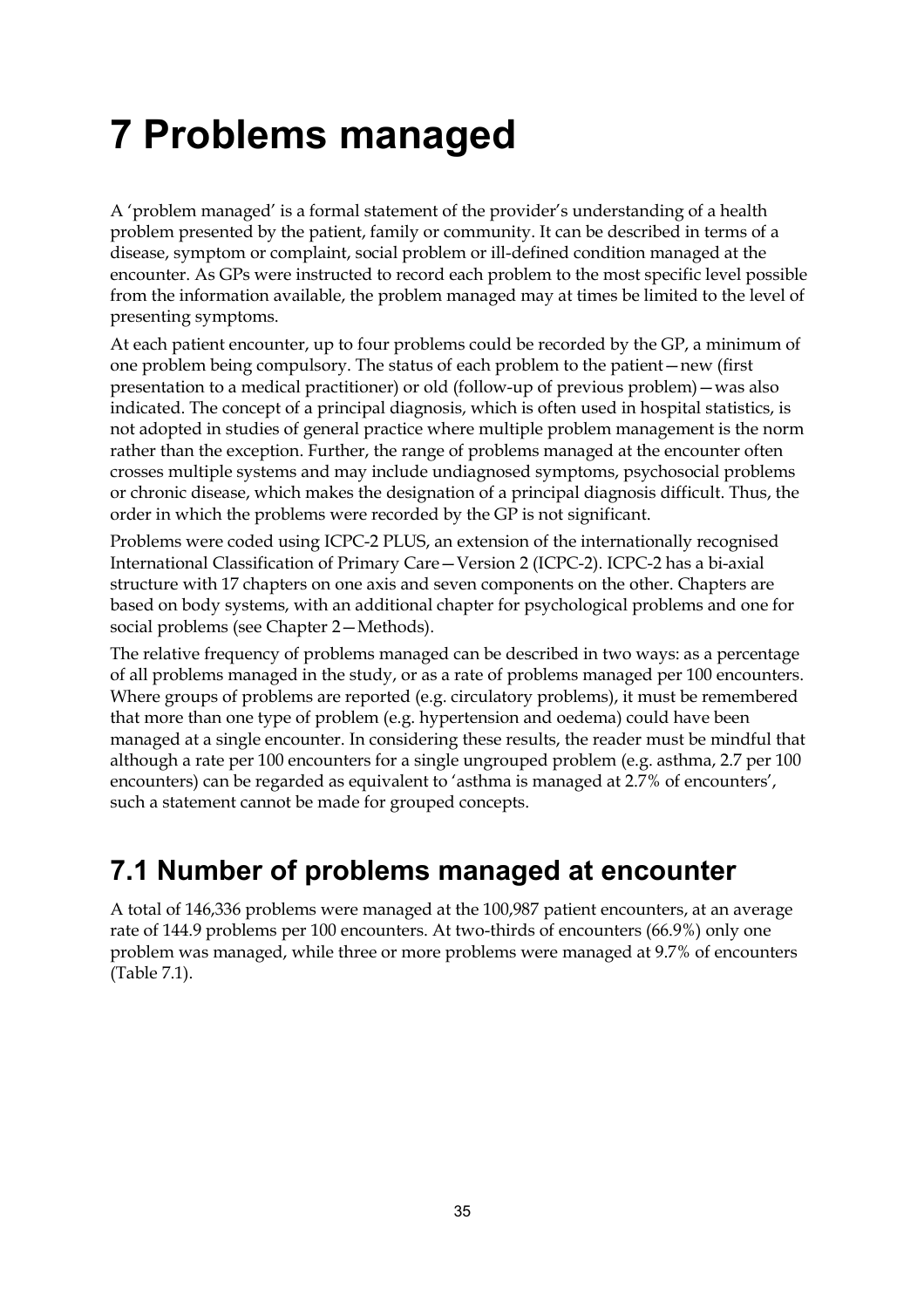| Number of problems managed at encounter | <b>Number of encounters</b> | Per cent | <b>95% LCL</b> | 95% UCL |
|-----------------------------------------|-----------------------------|----------|----------------|---------|
| One problem                             | 67,588                      | 66.9     | 65.8           | 68.1    |
| Two problems                            | 23,585                      | 23.4     | 22.6           | 24.1    |
| Three problems                          | 7.678                       | 7.6      | 7.2            | 8.0     |
| Four problems                           | 2.136                       | 2.1      | 1.7            | 2.5     |
| Total                                   | 100.987                     | 100.0    |                |         |

**Table 7.1: Number of problems managed at an encounter**

*Note:* LCL—lower confidence limit; UCL—upper confidence limit.

# **7.2 Nature of morbidity**

### **Problems managed by ICPC-2 chapter**

Table 7.2 presents (in decreasing order of frequency) the frequency and distribution of problems managed by ICPC-2 chapter. Individual problem types most frequently recorded within each chapter are also included where they represent more than 0.5% of all problems managed. Each ICPC-2 chapter and problem managed is expressed as a percentage of all problems managed and as a rate per 100 encounters with 95% confidence intervals.

Overall, half of the problems managed in general practice related to four major body systems—the respiratory, musculoskeletal, skin and circulatory systems. Problems related to the endocrine and metabolic system were commonly managed as were psychological problems and problems relating to the digestive system. Problems least frequently presented related to the blood and blood-forming organs, the male genital system or were of a social nature. Almost 11% of problems managed were not simply related to a single body system and were classified in the general and unspecified chapter.

At the chapter level, respiratory problems were the most frequently managed at a rate of 20.6 per 100 encounters, accounting for 14.2% of all problems managed. The high occurrence of upper respiratory tract infection, asthma and bronchitis contributed to this result. Other common respiratory problems included influenza vaccination, sinusitis, tonsillitis and chronic obstructive pulmonary disease.

The management rate of problems associated with the musculoskeletal system was 17.1 per 100 encounters. Back complaints (back pain and symptoms) were the most frequent musculoskeletal problem managed followed closely by osteoarthritis (both at a rate of 2.6 per 100 encounters). Other common musculoskeletal problems included arthritis and injuries such as sprains/strains and fractures.

Skin-related problems were managed at a rate of 16.5 per 100 encounters, contact dermatitis (including non-specific dermatitis and eczema) being most common (1.9 per 100 encounters), followed by solar keratosis, malignant skin neoplasms and injuries to the skin (such as lacerations and cuts).

Hypertension (8.9 per 100 encounters) constituted over half of all circulatory problems (16.0 per 100 encounters) and was the most frequently managed individual problem overall, accounting for 6.1% of all problems. Ischaemic heart disease, cardiac check-ups and heart failure were other circulatory conditions managed at a relatively high rate.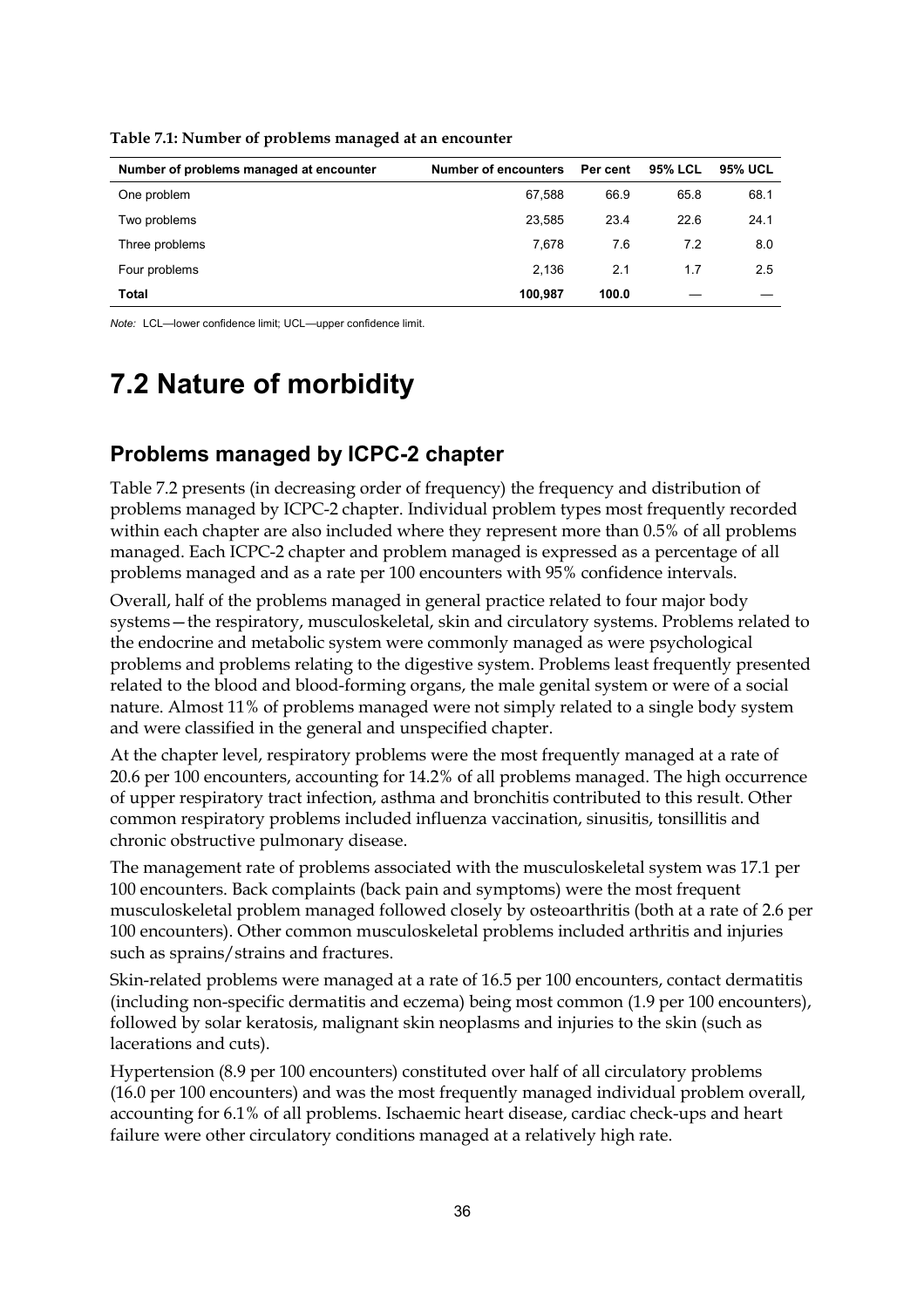| Problem managed                       | <b>Number</b> | Per cent total<br>problems <sup>(a)</sup><br>$(n=146, 336)$ | Rate per 100<br>encounters <sup>(a)</sup><br>$(n=100, 987)$ | 95%<br>LCL | 95%<br><b>UCL</b> |
|---------------------------------------|---------------|-------------------------------------------------------------|-------------------------------------------------------------|------------|-------------------|
| <b>Respiratory</b>                    | 20,828        | 14.2                                                        | 20.6                                                        | 20.0       | 21.3              |
| Upper respiratory tract infection     | 6,451         | 4.4                                                         | 6.4                                                         | 5.9        | 6.8               |
| Asthma                                | 2,752         | 1.9                                                         | 2.7                                                         | 2.5        | 2.9               |
| Acute bronchitis/bronchiolitis        | 2,599         | 1.8                                                         | 2.6                                                         | 2.3        | 2.8               |
| Immunisation/vaccination-respiratory  | 1,822         | 1.3                                                         | 1.8                                                         | 1.0        | 2.6               |
| Sinusitis                             | 1,294         | 0.9                                                         | 1.3                                                         | 1.1        | 1.4               |
| Tonsillitis*                          | 1,134         | 0.8                                                         | 1.1                                                         | 0.9        | 1.3               |
| Chronic obstructive pulmonary disease | 683           | 0.5                                                         | 0.7                                                         | 0.5        | 0.9               |
| Musculoskeletal                       | 17,221        | 11.8                                                        | 17.1                                                        | 16.5       | 17.6              |
| Back complaint*                       | 2,624         | 1.8                                                         | 2.6                                                         | 2.3        | 2.8               |
| Osteoarthritis*                       | 2,586         | 1.8                                                         | 2.6                                                         | 2.4        | 2.8               |
| Sprain/strain*                        | 1,702         | 1.2                                                         | 1.7                                                         | 1.5        | 1.9               |
| Fracture*                             | 992           | 0.7                                                         | 1.0                                                         | 0.8        | 1.1               |
| Osteoporosis                          | 807           | 0.6                                                         | 0.8                                                         | 0.6        | 1.0               |
| Bursitis/tendonitis/synovitis NOS     | 784           | 0.5                                                         | 0.8                                                         | 0.6        | 0.9               |
| Injury musculoskeletal NOS            | 724           | 0.5                                                         | 0.7                                                         | 0.6        | 0.9               |
| Arthritis*                            | 724           | 0.5                                                         | 0.7                                                         | 0.5        | 1.0               |
| Musculoskeletal disease, other        | 681           | 0.5                                                         | 0.7                                                         | 0.6        | 0.8               |
| Skin                                  | 16,642        | 11.4                                                        | 16.5                                                        | 16.0       | 17.0              |
| Contact dermatitis                    | 1,938         | 1.3                                                         | 1.9                                                         | 1.8        | 2.1               |
| Solar keratosis/sunburn               | 1,174         | 0.8                                                         | 1.2                                                         | 0.9        | 1.4               |
| Malignant neoplasm skin               | 845           | 0.6                                                         | 0.8                                                         | 0.6        | 1.1               |
| Laceration/cut                        | 801           | 0.6                                                         | 0.8                                                         | 0.7        | 0.9               |
| Injury skin, other                    | 734           | 0.5                                                         | 0.7                                                         | 0.4        | 1.0               |
| Skin disease, other                   | 688           | 0.5                                                         | 0.7                                                         | 0.5        | 0.8               |
| Circulatory                           | 16,142        | 11.0                                                        | 16.0                                                        | 15.3       | 16.7              |
| Hypertension*                         | 8,935         | 6.1                                                         | 8.9                                                         | 8.4        | 9.3               |
| Ischaemic heart disease*              | 1,194         | 0.8                                                         | 1.2                                                         | 1.0        | 1.4               |
| Cardiac check-up*                     | 1,109         | 0.8                                                         | 1.1                                                         | 0.8        | 1.4               |
| Heart failure                         | 746           | 0.5                                                         | 0.7                                                         | 0.6        | 0.9               |
| Atrial fibrillation/flutter           | 656           | 0.5                                                         | 0.7                                                         | 0.5        | 0.8               |
| <b>General &amp; unspecified</b>      | 15,909        | 10.9                                                        | 15.8                                                        | 15.2       | 16.3              |
| General immunisation/vaccination      | 2,160         | 1.5                                                         | 2.1                                                         | 1.9        | 2.4               |
| General check-up*                     | 1,952         | 1.3                                                         | 1.9                                                         | 1.7        | 2.1               |
| Viral disease, other/NOS              | 1,422         | 1.0                                                         | 1.4                                                         | 1.1        | 1.7               |
| Medication/request/renew/inject NOS   | 1,304         | 0.9                                                         | 1.3                                                         | 0.9        | 1.7               |

#### **Table 7.2: Distribution of problems managed across ICPC-2 chapter and most frequent individual problems within chapter**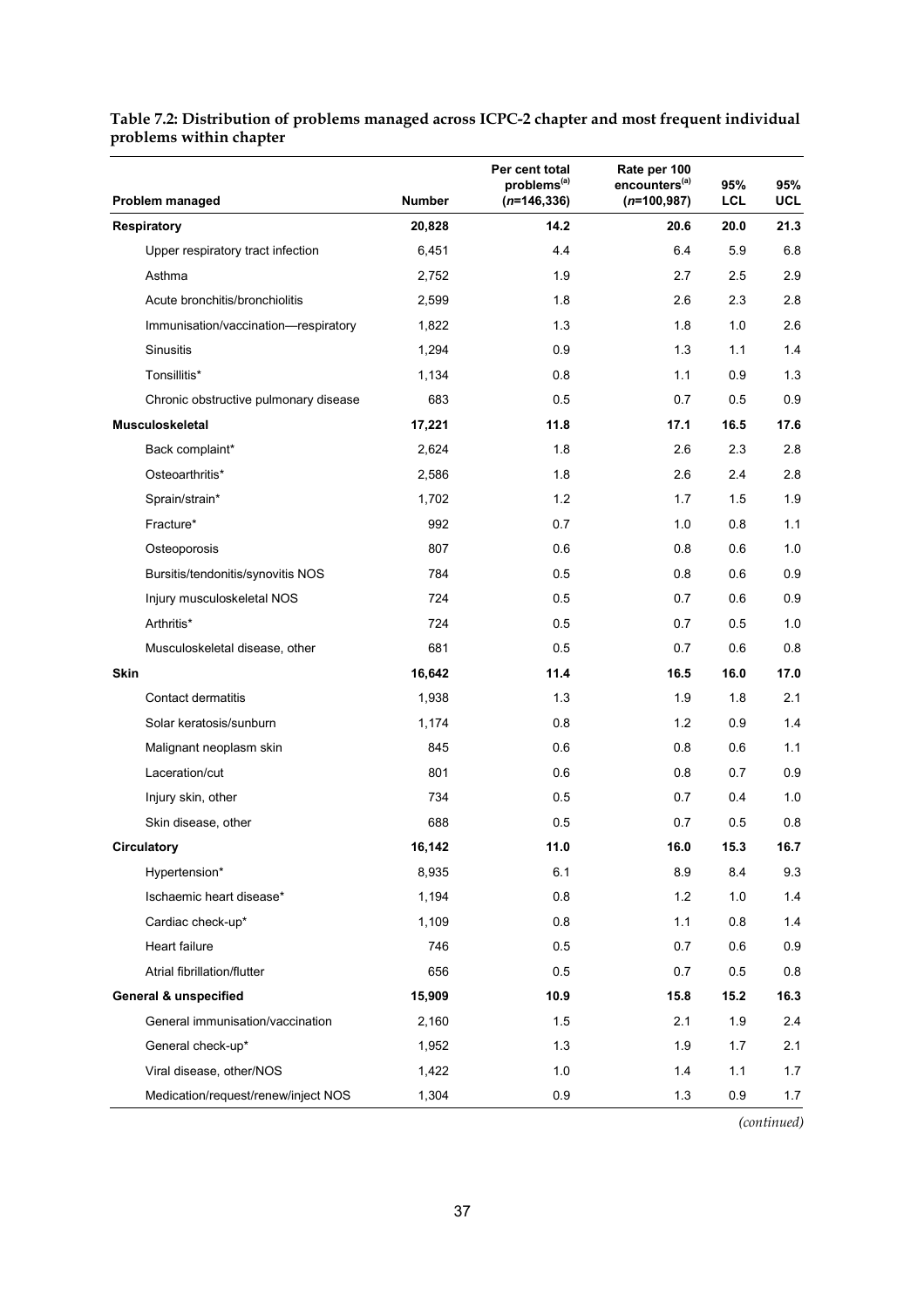| Problem managed                     | <b>Number</b> | Per cent total<br>problems <sup>(a)</sup><br>$(n=146,336)$ | Rate per 100<br>encounters <sup>(a)</sup><br>$(n=100, 987)$ | 95%<br>LCL | 95%<br>UCL |
|-------------------------------------|---------------|------------------------------------------------------------|-------------------------------------------------------------|------------|------------|
| General & unspecified (cont.)       | 15,909        | 10.9                                                       | 15.8                                                        | 15.2       | 16.3       |
| Other reason for encounter NEC      | 859           | 0.6                                                        | 0.9                                                         | 0.4        | 1.3        |
| Results tests/procedures NOS        | 775           | 0.5                                                        | 0.8                                                         | 0.6        | 1.0        |
| <b>Endocrine &amp; metabolic</b>    | 10,717        | 7.3                                                        | 10.6                                                        | 10.2       | 11.0       |
| Lipid disorder                      | 3,043         | 2.1                                                        | 3.0                                                         | 2.8        | 3.2        |
| Diabetes, non-gestational*          | 2,936         | 2.0                                                        | 2.9                                                         | 2.7        | 3.1        |
| Obesity (BMI >30)                   | 749           | 0.5                                                        | 0.7                                                         | 0.5        | 1.0        |
| Psychological                       | 10,405        | 7.1                                                        | 10.3                                                        | 9.8        | 10.8       |
| Depression*                         | 3,560         | 2.4                                                        | 3.5                                                         | 3.3        | 3.8        |
| Sleep disturbance                   | 1,580         | 1.1                                                        | 1.6                                                         | 1.4        | 1.7        |
| Anxiety*                            | 1,562         | 1.1                                                        | 1.6                                                         | 1.4        | 1.7        |
| <b>Digestive</b>                    | 10,186        | 7.0                                                        | 10.1                                                        | 9.8        | 10.4       |
| Oesophageal disease                 | 1,917         | 1.3                                                        | 1.9                                                         | 1.7        | 2.1        |
| Gastroenteritis, presumed infection | 1,234         | 0.8                                                        | 1.2                                                         | 1.0        | 1.4        |
| Female genital system               | 6,727         | 4.6                                                        | 6.7                                                         | 6.2        | 7.1        |
| Female genital check-up/Pap smear*  | 1,781         | 1.2                                                        | 1.8                                                         | 1.5        | 2.1        |
| Menopausal complaint                | 1,469         | 1.0                                                        | 1.5                                                         | 1.3        | 1.6        |
| Menstrual problems*                 | 753           | 0.5                                                        | 0.8                                                         | 0.6        | 0.9        |
| Neurological                        | 4,278         | 2.9                                                        | 4.2                                                         | 4.0        | 4.4        |
| Migraine                            | 783           | 0.5                                                        | 0.8                                                         | 0.6        | 0.9        |
| Pregnancy & family planning         | 4,203         | 2.9                                                        | 4.2                                                         | 3.8        | 4.5        |
| Oral contraception*                 | 928           | 0.6                                                        | 0.9                                                         | 0.7        | 1.1        |
| Pregnancy*                          | 855           | 0.6                                                        | 0.9                                                         | 0.6        | 1.1        |
| Contraception, other                | 845           | 0.6                                                        | 0.8                                                         | 0.6        | 1.0        |
| Pre/postnatal check-up*             | 800           | 0.6                                                        | 0.8                                                         | 0.4        | 1.2        |
| Ear                                 | 4,035         | 2.8                                                        | 4.0                                                         | 3.8        | 4.2        |
| Acute otitis media/myringitis       | 1,314         | 0.9                                                        | 1.3                                                         | 1.1        | 1.5        |
| Excessive ear wax                   | 705           | 0.5                                                        | 0.7                                                         | 0.6        | 0.8        |
| <b>Urology</b>                      | 2,844         | 1.9                                                        | 2.8                                                         | 2.7        | 3.0        |
| Urinary tract infection*            | 1,686         | 1.2                                                        | 1.7                                                         | 1.6        | 1.8        |
| Eye                                 | 2,639         | 1.8                                                        | 2.6                                                         | 2.5        | 2.7        |
| Infectious conjunctivitis           | 779           | 0.5                                                        | 0.8                                                         | 0.6        | 0.9        |
| Male genital system                 | 1,458         | 1.0                                                        | 1.4                                                         | 1.3        | 1.6        |
| <b>Blood</b>                        | 1,383         | 1.0                                                        | 1.4                                                         | $1.2$      | 1.5        |
| <b>Social</b>                       | 719           | 0.5                                                        | 0.7                                                         | 0.5        | 0.9        |
| <b>Total problems</b>               | 146,336       | 100.0                                                      | 144.9                                                       | 143.0      | 146.8      |

#### **Table 7.2 (continued): Distribution of problems managed across ICPC-2 chapter and most frequent individual problems within chapter**

(a) Figures do not total 100% as more than one problem can be managed at each encounter.

Includes multiple ICPC-2 or ICPC-2 PLUS codes (see Appendix 3).

*Note*: LCL—lower confidence limit; UCL—upper confidence limit; NOS—not otherwise specified; NEC—not elsewhere classified.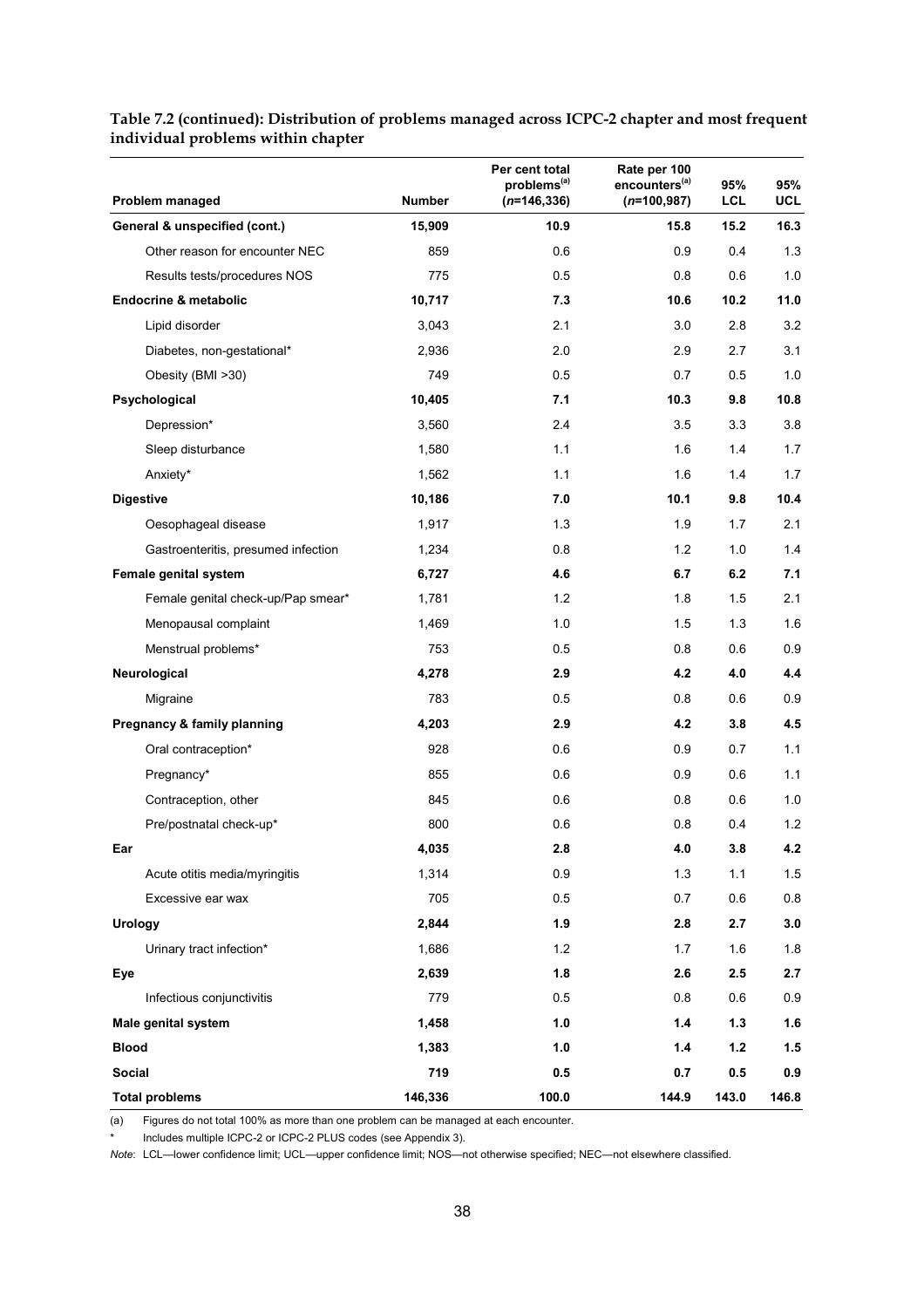The most common problem managed in the general and unspecified chapter was general immunisation/vaccination, followed by general check-ups, and ill-defined or unspecified viral illnesses. Medication provision for an unspecified diagnosis/problem and test results were also commonly recorded by GPs.

### **Problems managed by ICPC-2 component**

Examination of problems managed across ICPC-2 components provides an alternative way of viewing the types of matters dealt with at general practice consultations (Table 7.3).

GPs were instructed to record problems managed in the most specific terms possible at the time of the encounter. In an ideal world we could therefore predict that problems managed should fall into three components of ICPC-2: diagnosis/disease; symptoms and complaints; and diagnostic and preventive procedures (e.g. check-up). Although these components were the most frequently recorded, there were a small number of problems described in terms of a prescription, referral, test result or administrative procedure. In these circumstances the lack of clinical description of the underlying problem required the label to be coded in terms of the process described (e.g. problem was recorded as referral to dermatologist).

The majority of problems (64.3%) were described in terms of a diagnosis or disease (e.g. hypertension, depression, asthma) at an average rate of 93.1 per 100 encounters. Problems described in terms of a symptom or complaint (e.g. feeling tired) represented a fifth of all problems managed and were recorded at a rate of 31.4 per 100 encounters. Diagnostic screening and preventive procedures were used as problem labels at a rate of 13.6 per 100 encounters and were most commonly check-ups and vaccinations/immunisations. Problems related to the provision of medication and non-pharmacological treatments where no other diagnostic information was given were recorded at a rate of 3.6 per 100 encounters. There were relatively few problems described in terms of a referral, test result or administrative procedure (2.2% of all problems).

| <b>ICPC-2 component</b>                | <b>Number</b> | Per cent of<br>total problems<br>$(n=146,336)$ | Rate per 100<br>encounters <sup>(a)</sup><br>$(n=100,987)$ | 95%<br>LCL | 95%<br><b>UCL</b> |
|----------------------------------------|---------------|------------------------------------------------|------------------------------------------------------------|------------|-------------------|
| Diagnosis, diseases                    | 94.061        | 64.3                                           | 93.1                                                       | 91.5       | 94.8              |
| Symptoms & complaints                  | 31.663        | 21.6                                           | 31.4                                                       | 30.5       | 32.2              |
| Diagnostic & preventive procedures     | 13.718        | 9.4                                            | 13.6                                                       | 12.9       | 14.3              |
| Medications, treatments & therapeutics | 3.609         | 2.5                                            | 3.6                                                        | 3.3        | 3.9               |
| Referral & other RFEs                  | 1.675         | 1.1                                            | 1.7                                                        | 1.3        | 2.0               |
| Results                                | 1.069         | 0.7                                            | 1.1                                                        | 0.8        | 1.3               |
| Administrative                         | 542           | 0.4                                            | 0.5                                                        | 0.3        | 0.7               |
| <b>Total problems</b>                  | 146.336       | 100.0                                          | 144.9                                                      | 143.0      | 146.8             |

(a) Figures do not total 100% as more than one problem can be managed at each encounter.

*Note:* LCL—lower confidence limit; LICL—upper confidence limit, RFF—reason for encounter.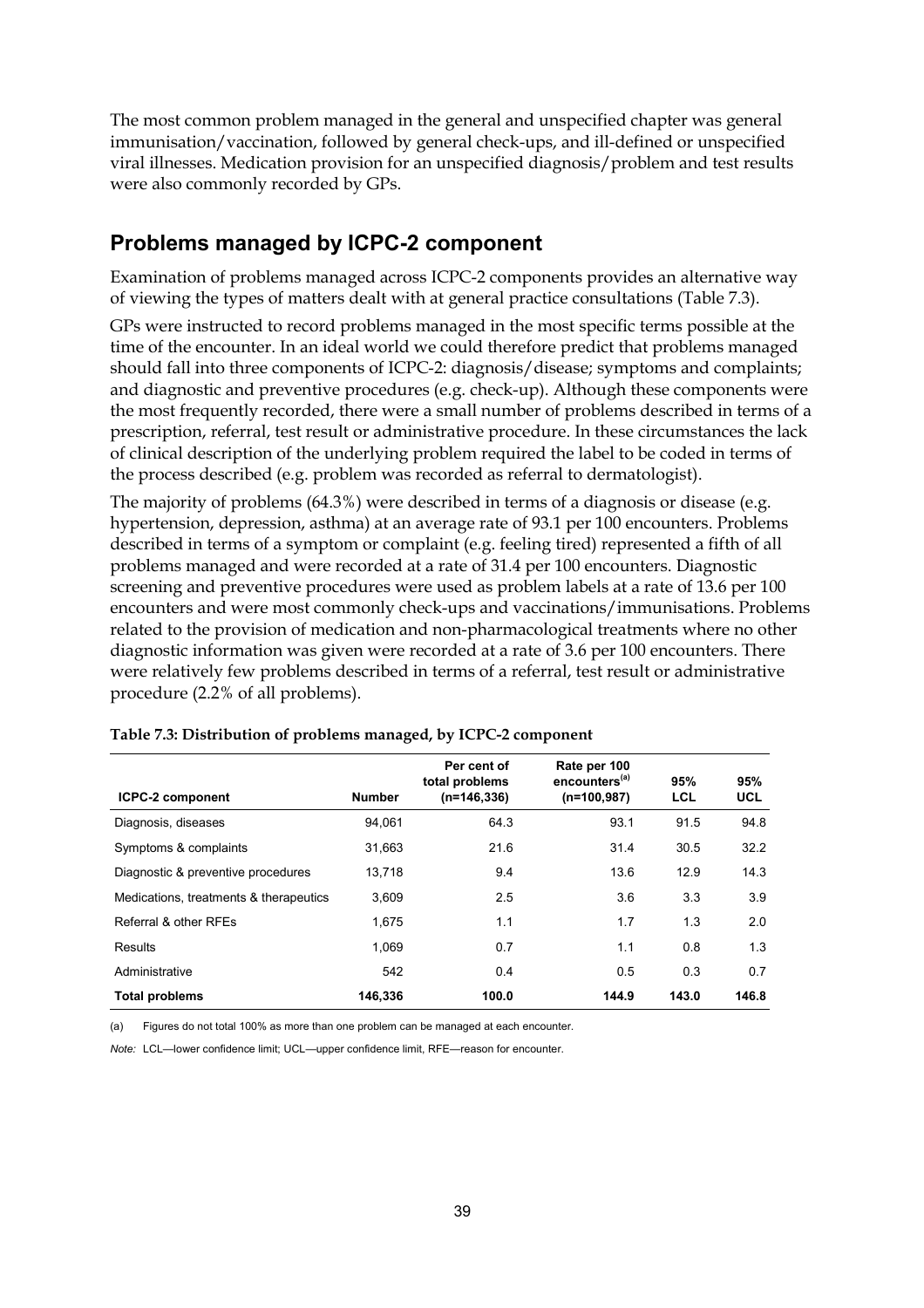### **Most frequently managed problems**

The 30 most commonly recorded problems are listed in descending order of frequency in Table 7.4. In this analysis, the specific chapter to which 'across chapter concepts' (immunisation/vaccination, and prescriptions) apply is ignored and the concept grouped to all other similar concepts. For example, immunisation/vaccination includes influenza vaccinations (from chapter R) as well as those for childhood immunisation (chapter A), hepatitis immunisation (chapter D) and neurological immunisations such as the haemophilus B vaccine (chapter N).

The 30 most frequently managed problems accounted for almost half of all problems managed. Hypertension was the most common, accounting for 6.1% of all problems, managed at a rate of 8.9 per 100 encounters. This was followed by URTI, which was recorded at a rate of 6.4 per 100 encounters and immunisation/ vaccination (4.6 per 100 encounters). Together these top three problems accounted for 13.7% of all problems managed.

Depression was the fourth most commonly managed problem (3.5 per 100 encounters). Lipid disorder, non-gestational diabetes, asthma, back complaint, acute bronchitis and osteoarthritis were all commonly managed at a similar rate (3.0, 2.9, 2.7, 2.6, 2.6 and 2.6 per 100 encounters respectively).

The remaining problems in the top 30 included some problems from body systems that were relatively low in frequency. Although urological problems were relatively infrequent overall (only 1.9% of total problems—Table 7.2), urinary tract infections were among the most frequent individual problems. Similarly, although problems relating to the ear were uncommon (only 2.8% of total problems—Table 7.2), otitis media was among the most frequent individual problems.

It is also notable that a number of non-diagnostic problem labels fell into the top 30 problems most frequently managed by general practitioners. These included preventive care (immunisations/vaccinations), general and body system specific check-ups (female genital, and circulatory chapters), reviewing test results and medication provision or review.

### **Most common new problems**

The most common new problems managed are listed in Table 7.5. The order of new problems was different from the order of most common problems overall (Table 7.4).

Acute respiratory conditions (URTI and acute bronchitis) were two of the most common new problems managed, together representing 12.3% of all new problems managed. New presentations of URTI were managed at a rate of 5.1 per 100 encounters, and new acute bronchitis at a rate of 1.9 problems per 100 encounters. Immunisation was the second most common new problem (2.9 per 100 encounters). Urinary tract infections, sprains/strains and unspecified viral disease were also frequent new presentations.

Although hypertension was the most common problem managed overall, new presentations of hypertension were uncommon, managed at a rate of 0.5 per 100 encounters.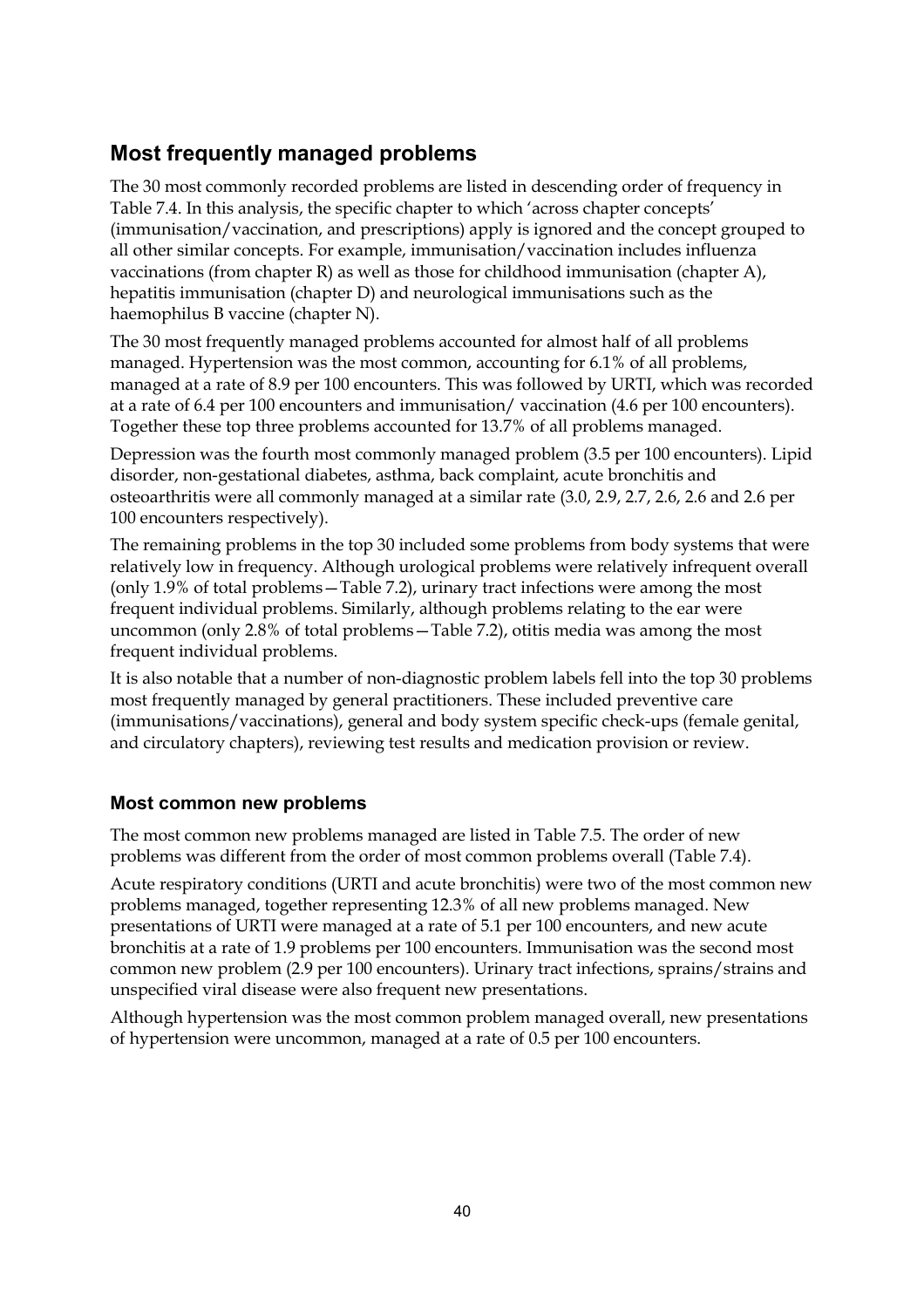#### **Table 7.4: Most frequently managed problems**

| Problem managed                     | <b>Number</b> | Per cent of<br>total problems<br>$(n=146, 336)$ | Rate per 100<br>encounters <sup>(a)</sup> | 95%<br>LCL | 95%<br>UCL |
|-------------------------------------|---------------|-------------------------------------------------|-------------------------------------------|------------|------------|
|                                     |               |                                                 | $(n=100, 987)$                            |            |            |
| Hypertension*                       | 8,935         | 6.1                                             | 8.9                                       | 8.4        | 9.3        |
| Upper respiratory tract infection   | 6,451         | 4.4                                             | 6.4                                       | 5.9        | 6.8        |
| Immunisation/vaccination-all*       | 4,678         | 3.2                                             | 4.6                                       | 4.2        | 5.1        |
| Depression*                         | 3,560         | 2.4                                             | 3.5                                       | 3.3        | 3.8        |
| Lipid disorder                      | 3,043         | 2.1                                             | 3.0                                       | 2.8        | 3.2        |
| Diabetes* (non-gestational)         | 2,949         | 2.0                                             | 2.9                                       | 2.7        | 3.1        |
| Asthma                              | 2,752         | 1.9                                             | 2.7                                       | 2.5        | 2.9        |
| Back complaint*                     | 2,624         | 1.8                                             | 2.6                                       | 2.3        | 2.8        |
| Acute bronchitis/bronchiolitis      | 2,599         | 1.8                                             | 2.6                                       | 2.3        | 2.8        |
| Osteoarthritis*                     | 2,586         | 1.8                                             | 2.6                                       | 2.4        | 2.8        |
| Prescription-all*                   | 2,003         | 1.4                                             | 2.0                                       | 1.6        | 2.3        |
| General check-up*                   | 1,952         | 1.3                                             | 1.9                                       | 1.7        | 2.1        |
| Contact dermatitis                  | 1,938         | 1.3                                             | 1.9                                       | 1.8        | 2.1        |
| Oesophageal disease                 | 1,917         | 1.3                                             | 1.9                                       | 1.7        | 2.1        |
| Female genital check-up/Pap smear*  | 1,781         | 1.2                                             | 1.8                                       | 1.5        | 2.1        |
| Sprain/strain*                      | 1,702         | 1.2                                             | 1.7                                       | 1.5        | 1.9        |
| Urinary tract infection*            | 1,686         | 1.2                                             | 1.7                                       | 1.6        | 1.8        |
| Sleep disturbance                   | 1,580         | 1.1                                             | 1.6                                       | 1.4        | 1.7        |
| Anxiety*                            | 1,562         | 1.1                                             | 1.6                                       | 1.4        | 1.7        |
| Menopausal complaint                | 1,469         | 1.0                                             | 1.5                                       | 1.3        | 1.6        |
| Viral disease, other/NOS            | 1,422         | 1.0                                             | 1.4                                       | 1.1        | 1.7        |
| Acute otitis media/myringitis       | 1,314         | 0.9                                             | 1.3                                       | 1.1        | 1.5        |
| Sinusitis acute/chronic             | 1,294         | 0.9                                             | 1.3                                       | 1.1        | 1.4        |
| Gastroenteritis, presumed infection | 1,234         | 0.8                                             | 1.2                                       | 1.0        | 1.4        |
| Ischaemic heart disease*            | 1,194         | 0.8                                             | 1.2                                       | 1.0        | 1.4        |
| Solar keratosis/sunburn             | 1,174         | 0.8                                             | $1.2$                                     | 0.9        | 1.4        |
| Tonsillitis*                        | 1,134         | $0.8\,$                                         | 1.1                                       | 0.9        | 1.3        |
| Cardiac check-up*                   | 1,109         | 0.8                                             | 1.1                                       | 0.8        | 1.4        |
| Test results*                       | 1,069         | 0.7                                             | 1.1                                       | 0.8        | 1.3        |
| Fracture*                           | 992           | 0.7                                             | 1.0                                       | 0.8        | 1.1        |
| Subtotal                            | 69,702        | 47.6                                            |                                           |            |            |
| <b>Total problems</b>               | 146,336       | 100.0                                           | 144.9                                     | 143.0      | 146.8      |

(a) Figures do not total 100% as more than one problem can be managed at each encounter.

\* Includes multiple ICPC-2 or ICPC-2 PLUS codes (see Appendix 3).

*Note:* UCL—upper confidence limit; LCL—lower confidence limit; NOS—not otherwise specified.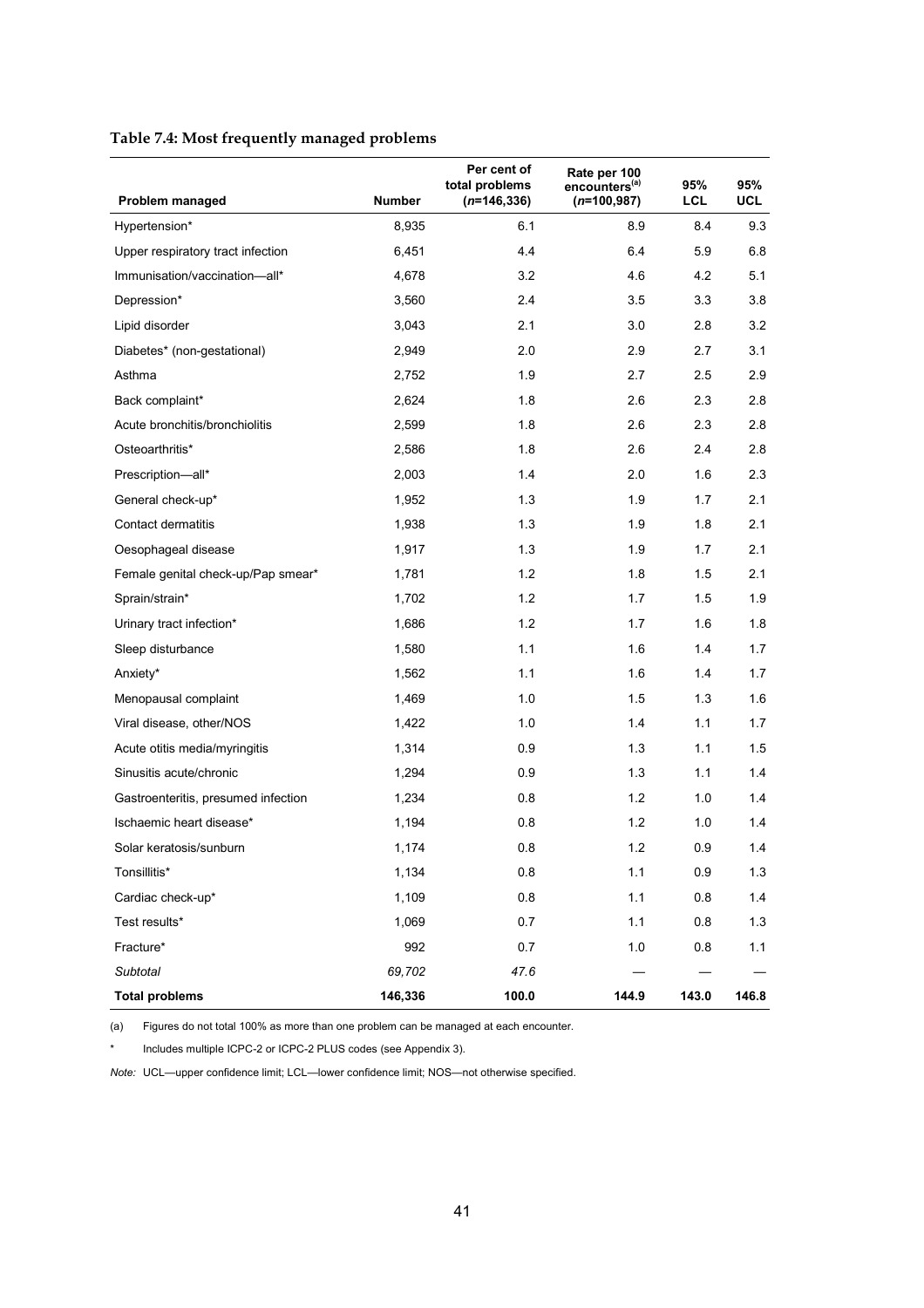| Table 7.5: Most frequently managed new problems |  |  |
|-------------------------------------------------|--|--|
|                                                 |  |  |

|                                     |               | Per cent of total<br>new problems | Rate per 100<br>encounters <sup>(a)</sup> | 95%        | 95%        |
|-------------------------------------|---------------|-----------------------------------|-------------------------------------------|------------|------------|
| New problem managed                 | <b>Number</b> | $(n=57,509)$                      | $(n=100, 987)$                            | <b>LCL</b> | <b>UCL</b> |
| Upper respiratory tract infection   | 5,158         | 9.0                               | 5.1                                       | 4.7        | 5.5        |
| Immunisation/vaccination-all*       | 2,939         | 5.1                               | 2.9                                       | 2.5        | 3.3        |
| Acute bronchitis/bronchiolitis      | 1,914         | 3.3                               | 1.9                                       | 1.7        | 2.1        |
| Urinary tract infection*            | 1,089         | 1.9                               | 1.1                                       | 1.0        | 1.2        |
| Viral disease, other/NOS            | 1,079         | 1.9                               | 1.1                                       | 0.7        | 1.4        |
| Sprain/strain*                      | 1,017         | 1.8                               | 1.0                                       | 0.9        | 1.2        |
| Gastroenteritis, presumed infection | 966           | 1.7                               | 1.0                                       | 0.8        | 1.1        |
| Acute otitis media/myringitis       | 950           | 1.7                               | 0.9                                       | 0.8        | 1.1        |
| Contact dermatitis                  | 939           | 1.6                               | 0.9                                       | 0.8        | 1.1        |
| General check-up*                   | 897           | 1.6                               | 0.9                                       | 0.7        | 1.1        |
| <b>Sinusitis</b>                    | 892           | 1.6                               | 0.9                                       | 0.7        | 1.0        |
| Tonsillitis*                        | 856           | 1.5                               | 0.9                                       | 0.7        | 1.0        |
| Female genital check-up*            | 708           | 1.2                               | 0.7                                       | 0.3        | 1.1        |
| Back complaint*                     | 685           | 1.2                               | 0.7                                       | 0.5        | 0.9        |
| Depression*                         | 658           | 1.1                               | 0.7                                       | 0.5        | 0.8        |
| Infectious conjunctivitis           | 613           | 1.1                               | 0.6                                       | 0.5        | 0.7        |
| Solar keratosis/sunburn             | 560           | 1.0                               | 0.6                                       | 0.3        | 0.9        |
| Hypertension*                       | 537           | 0.9                               | 0.5                                       | 0.4        | 0.7        |
| Injury skin, other                  | 496           | 0.9                               | 0.5                                       | 0.1        | 0.8        |
| Fracture*                           | 475           | 0.8                               | 0.5                                       | 0.3        | 0.6        |
| Bursitis/tendonitis/synovitis NOS   | 456           | 0.8                               | 0.5                                       | 0.3        | 0.6        |
| Osteoarthritis*                     | 444           | 0.8                               | 0.4                                       | 0.2        | 0.6        |
| Skin infection, post-traumatic      | 445           | 0.8                               | 0.4                                       | 0.3        | 0.6        |
| Malignant neoplasm skin             | 430           | 0.8                               | 0.4                                       | 0.2        | 0.6        |
| Oesophagus disease                  | 429           | 0.8                               | 0.4                                       | 0.3        | 0.6        |
| Menstrual problems*                 | 422           | 0.7                               | 0.4                                       | 0.3        | 0.6        |
| Laceration/cut                      | 424           | 0.7                               | 0.4                                       | 0.3        | 0.6        |
| Otitis externa                      | 410           | 0.7                               | 0.4                                       | 0.3        | 0.6        |
| Excessive ear wax                   | 414           | 0.7                               | 0.4                                       | 0.3        | 0.5        |
| Subtotal                            | 27,303        | 47.5                              |                                           |            |            |
| <b>Total new problems</b>           | 57,509        | 100.0                             | 57.0                                      | 55.6       | 58.3       |

(a) Figures do not total 100% as more than one problem can be managed at each encounter.

\* Includes multiple ICPC-2 or ICPC-2 PLUS codes (see Appendix 3).

*Note:* LCL—lower confidence limit; UCL—upper confidence limit; NOS—not otherwise specified.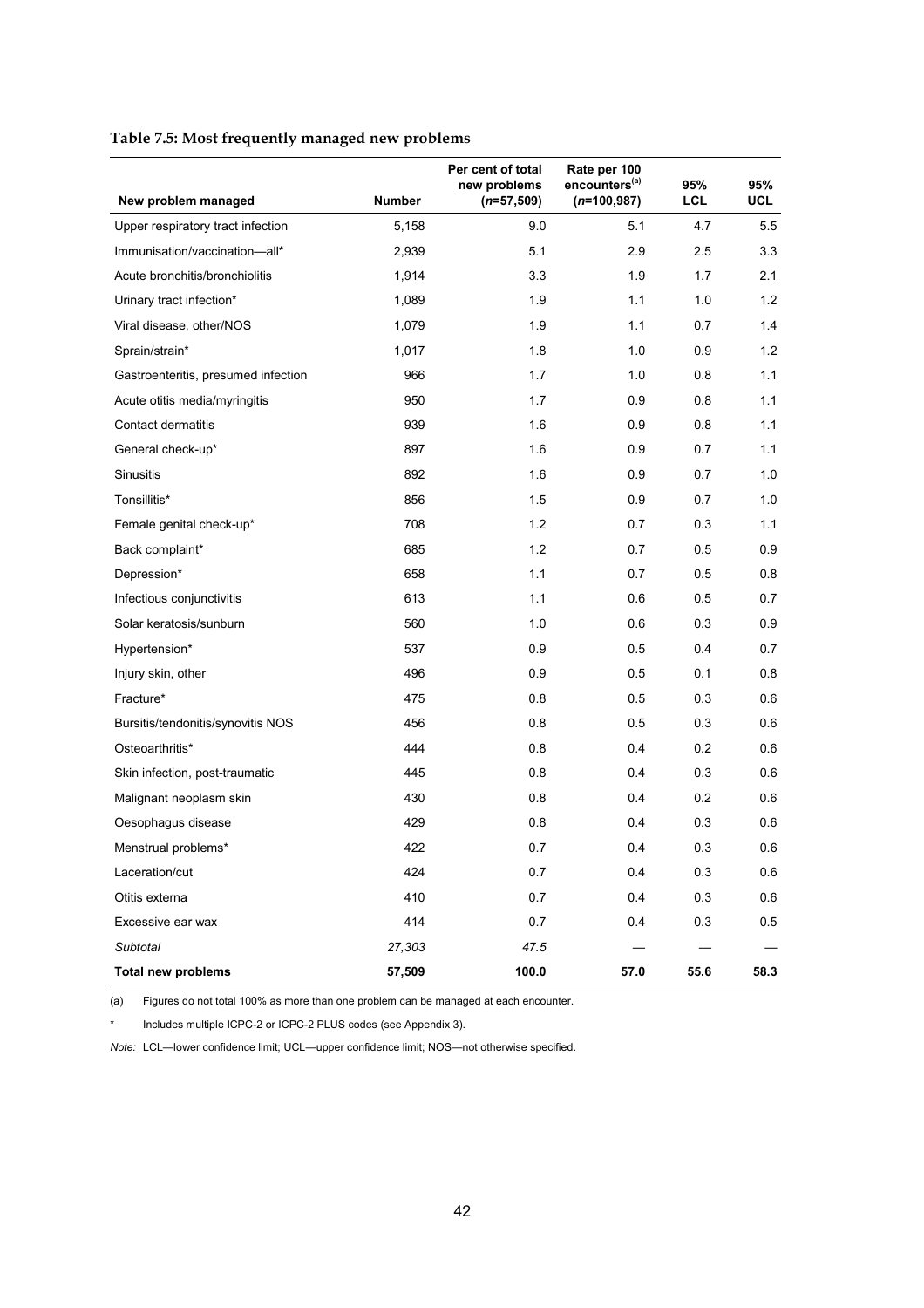# **7.3 Changes from 1998–99 to 2002–03**

There has been no significant change in the number of problems managed per 100 encounters between 1998–99 and 2002–03 (Appendix 4, Table A4.2).

There have been a number of significant changes in the relative rates of management of some broad condition groups. These include a significant decrease in the relative rate of management of:

- respiratory problems (Table A4.7), in particular asthma and acute bronchitis (Table A4.8)
- problems associated with the ear (Table A4.7).

Increased management rates were found for:

- problems related to the endocrine and metabolic system (Table A4.7), particularly lipid disorder (Table A4.8)
- problems of a general or unspecified nature (Table A4.7).

Other significant changes included an increase in the management rate of osteoarthritis (Table A4.8)

Many of these changes are investigated with more precise statistical methods in Chapter 13, and some are investigated in relationship to GP management behaviour in Chapter 14.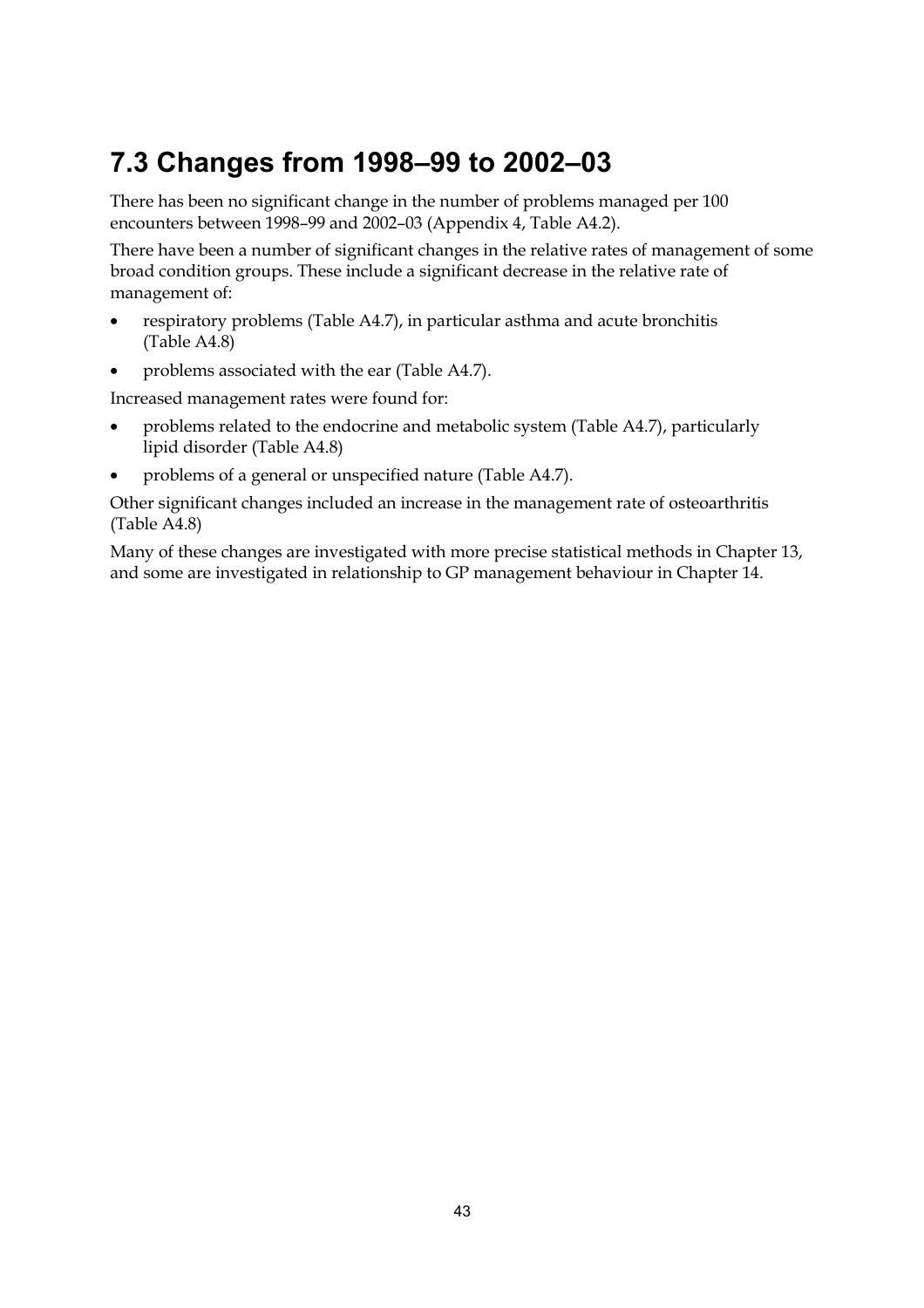# **8 Overview of management**

The BEACH survey form allowed GPs to record several aspects of patient management for each problem managed at each encounter. Pharmaceutical management was recorded in detail. Other modes of treatment, including clinical treatments (e.g. counselling) and procedures recorded briefly in the GP's own words, were also related to a single problem. Provision was made on the form for referrals and hospital admissions, and for pathology and imaging orders to be related to multiple problems.

GPs undertook a total of 211,283 management activities at a rate of 209 per 100 encounters and 144 per 100 problems. The most common management activity was medication prescribed, advised or supplied, at a rate of 103.8 per 100 encounters or 71.6 per 100 problems. Non-pharmacological treatments took place at the rate of 51.8 per 100 encounters, referrals at a rate of 11.1, pathology orders at a rate of 32.9 and imaging at a rate of 8.6 per 100 encounters (Table 8.1).

| <b>Management type</b>             | <b>Number</b> | Rate per 100<br>encounters<br>$(n=100,987)$ | 95%<br>LCL | 95%<br>UCL | Rate per 100<br>problems<br>$(n=146,336)$ | 95%<br><b>LCL</b> | 95%<br><b>UCL</b> |
|------------------------------------|---------------|---------------------------------------------|------------|------------|-------------------------------------------|-------------------|-------------------|
| <b>Medications</b>                 | 104,813       | 103.8                                       | 101.4      | 106.2      | 71.6                                      | 70.1              | 73.1              |
| Prescribed                         | 85,161        | 84.3                                        | 81.8       | 86.9       | 58.2                                      | 56.6              | 59.8              |
| <b>Advised OTC</b>                 | 10,270        | 10.2                                        | 9.2        | 11.1       | 7.0                                       | 6.3               | 7.7               |
| GP supplied                        | 9,382         | 9.3                                         | 7.6        | 11.0       | 6.4                                       | 5.3               | 7.5               |
| Non-pharmacological treatments     | 52,292        | 51.8                                        | 49.3       | 54.3       | 35.7                                      | 34.1              | 37.3              |
| Clinical                           | 37,543        | 37.2                                        | 35.0       | 39.4       | 25.7                                      | 24.2              | 27.1              |
| Procedural                         | 14,748        | 14.6                                        | 13.9       | 15.3       | 10.1                                      | 9.6               | 10.6              |
| Referrals                          | 11,254        | 11.1                                        | 10.7       | 11.6       | 7.7                                       | 7.4               | 8.0               |
| Specialist                         | 7,743         | 7.7                                         | 7.3        | 8.0        | 5.3                                       | 5.1               | 5.5               |
| Allied health                      | 2,536         | 2.5                                         | 2.3        | 2.8        | 1.7                                       | 1.6               | 1.9               |
| Hospital                           | 566           | 0.6                                         | 0.3        | 0.8        | 0.4                                       | 0.2               | 0.6               |
| Emergency dept                     | 137           | 0.1                                         | 0.0        | 0.4        | 0.1                                       | 0.0               | 0.3               |
| Other referral                     | 271           | 0.3                                         | 0.0        | 0.5        | 0.2                                       | 0.0               | 0.4               |
| Pathology                          | 33,234        | 32.9                                        | 31.5       | 34.4       | 22.7                                      | 21.8              | 23.6              |
| Imaging                            | 8,678         | 8.6                                         | 8.2        | 9.0        | 5.9                                       | 5.7               | 6.2               |
| Other investigations               | 1,012         | 1.0                                         | 0.8        | 1.2        | 0.7                                       | 0.5               | 0.8               |
| <b>Total management activities</b> | 211,283       | 209.2                                       |            |            | 144.4                                     |                   |                   |

#### **Table 8.1: Summary of management**

*Note:* LCL—lower confidence limit; UCL—upper confidence limit; OTC—over-the-counter.

Another perspective emerges in analysis of the number of encounters or problems for which at least one form of management was recorded by the GP. At least one management action was recorded at 91.3% of encounters and for 86.4% of problems managed. At least one medication was given at two-thirds (65.8%) of encounters and for 56.8% of problems. At least one non-pharmacological treatment was given at 39.4% of encounters and for 30.9% of problems, a clinical treatment being more likely than a procedure. A referral was made at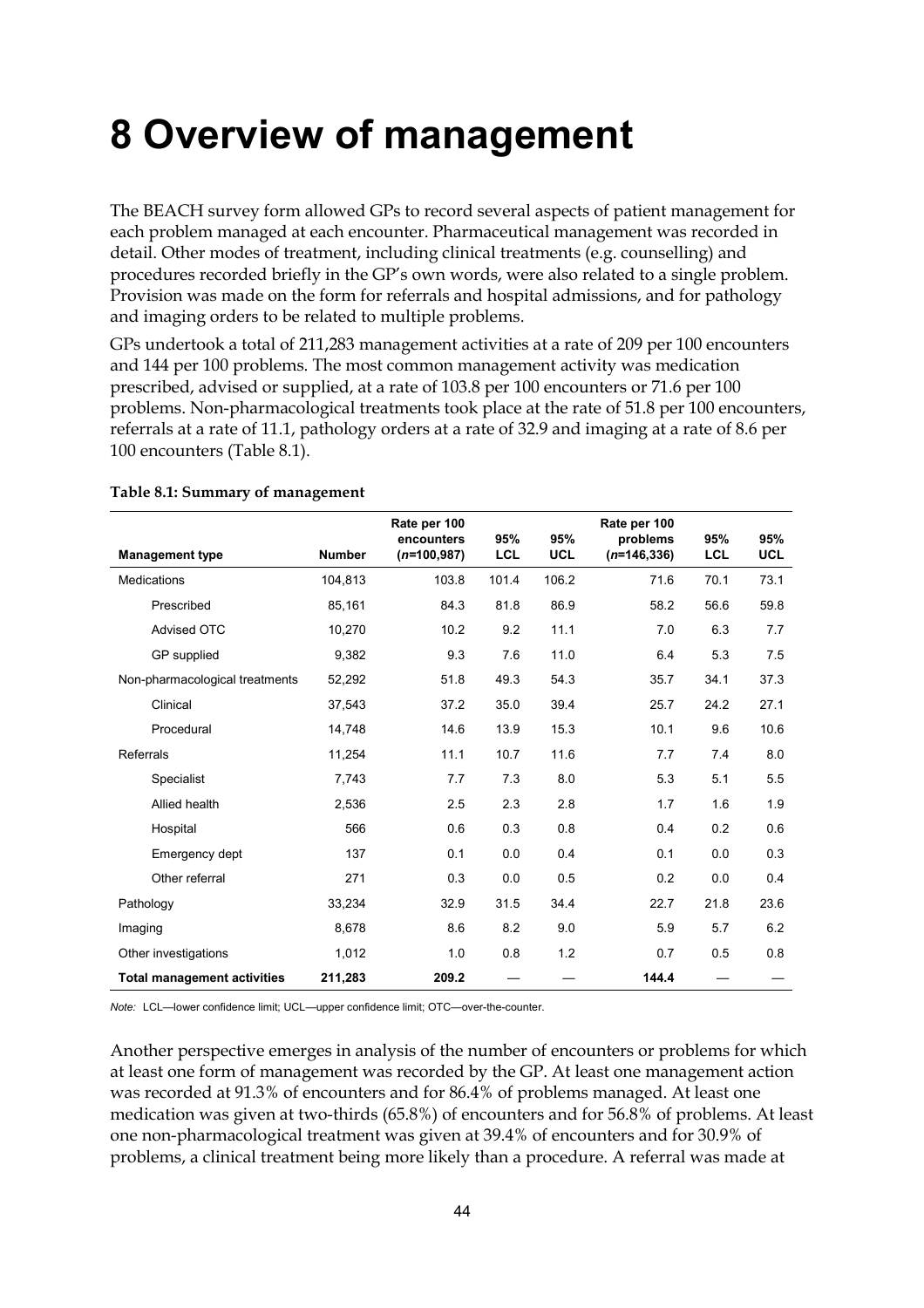10,696 encounters (10.6%) and for 7.7% of problems. At least one test or investigation was ordered at 20.8% of encounters and for 16.2% of problems. These were most commonly pathology test orders, which were reported at 14.7% of encounters (for 11.4% of problems). Imaging orders were placed less frequently at 7.5% of encounters and for 5.3% of problems (Table 8.2).

| <b>Management type</b>                                      | <b>Number of</b><br>encounters | Per cent of total<br>encounters <sup>(a)</sup><br>$(n=100,987)$ | Number of<br>problems | Per cent of total<br>problems <sup>(a)</sup><br>$(n=146, 336)$ |
|-------------------------------------------------------------|--------------------------------|-----------------------------------------------------------------|-----------------------|----------------------------------------------------------------|
| At least one management type                                | 92,168                         | 91.3                                                            | 126,466               | 86.4                                                           |
| At least one medication or<br>non-pharmacological treatment | 83,311                         | 82.5                                                            | 109,886               | 75.1                                                           |
| At least one medication                                     | 66,470                         | 65.8                                                            | 83,143                | 56.8                                                           |
| At least one prescription                                   | 55,428                         | 54.9                                                            | 69,031                | 47.2                                                           |
| At least one OTC advised                                    | 9,136                          | 9.1                                                             | 9,347                 | 6.4                                                            |
| At least one GP supplied                                    | 6,898                          | 6.8                                                             | 7,663                 | 5.2                                                            |
| At least one non-pharmacological<br>treatment               | 39,762                         | 39.4                                                            | 45,257                | 30.9                                                           |
| At least one clinical treatment                             | 29,448                         | 29.2                                                            | 33,165                | 22.7                                                           |
| At least one therapeutic<br>procedure                       | 13,340                         | 13.2                                                            | 13,749                | 9.4                                                            |
| At least one referral                                       | 10,696                         | 10.6                                                            | 11,276                | 7.7                                                            |
| At least one referral to a specialist                       | 7,492                          | 7.4                                                             | 7,851                 | 5.4                                                            |
| At least one referral to allied health                      | 2,443                          | 2.4                                                             | 2,544                 | 1.7                                                            |
| At least one referral to hospital                           | 566                            | 0.6                                                             | 587                   | 0.4                                                            |
| At least one referral to emergency dept                     | 137                            | 0.1                                                             | 139                   | 0.1                                                            |
| At least one referral NOS                                   | 271                            | 0.3                                                             | 278                   | 0.2                                                            |
| At least one investigation                                  | 21,025                         | 20.8                                                            | 23,654                | 16.2                                                           |
| At least one pathology order                                | 14,890                         | 14.7                                                            | 16.632                | 11.4                                                           |
| At least one imaging order <sup>(b)</sup>                   | 7,524                          | 7.5                                                             | 7,799                 | 5.3                                                            |
| At least one other investigation <sup>(b)</sup>             | 969                            | 1.0                                                             | 992                   | 0.7                                                            |

| Table 8.2: Encounters and problems for which management was recorded |  |  |
|----------------------------------------------------------------------|--|--|
|                                                                      |  |  |

(a) Figures will not total 100 as multiple events may occur in one encounter or in the management of one problem at encounter.

(b) In General practice activity in Australia 1998–99, 1999–00, and 2000–01, '*Imaging orders' included 'Other investigations*'.

*Note:* LCL—lower confidence limit; UCL—upper confidence limit; OTC—over-the-counter; dept—department; NOS—not otherwise specified.

The combinations of management types related to each problem were then investigated. There were 19,870 problems (13.6%) for which no specific management was recorded by the GP. Check-ups (either partial or full) (10.6%), hypertension (7.9%), upper respiratory tract infections (3.8%) and test results (3.1%) together accounted for one-quarter of these (results not shown). The majority of treatments occurred either as a single component or in combination with one other component. Single component management was provided for 62.8% of problems, and double component for 20.1%. More than two components were provided in the management of less than 5% of problems.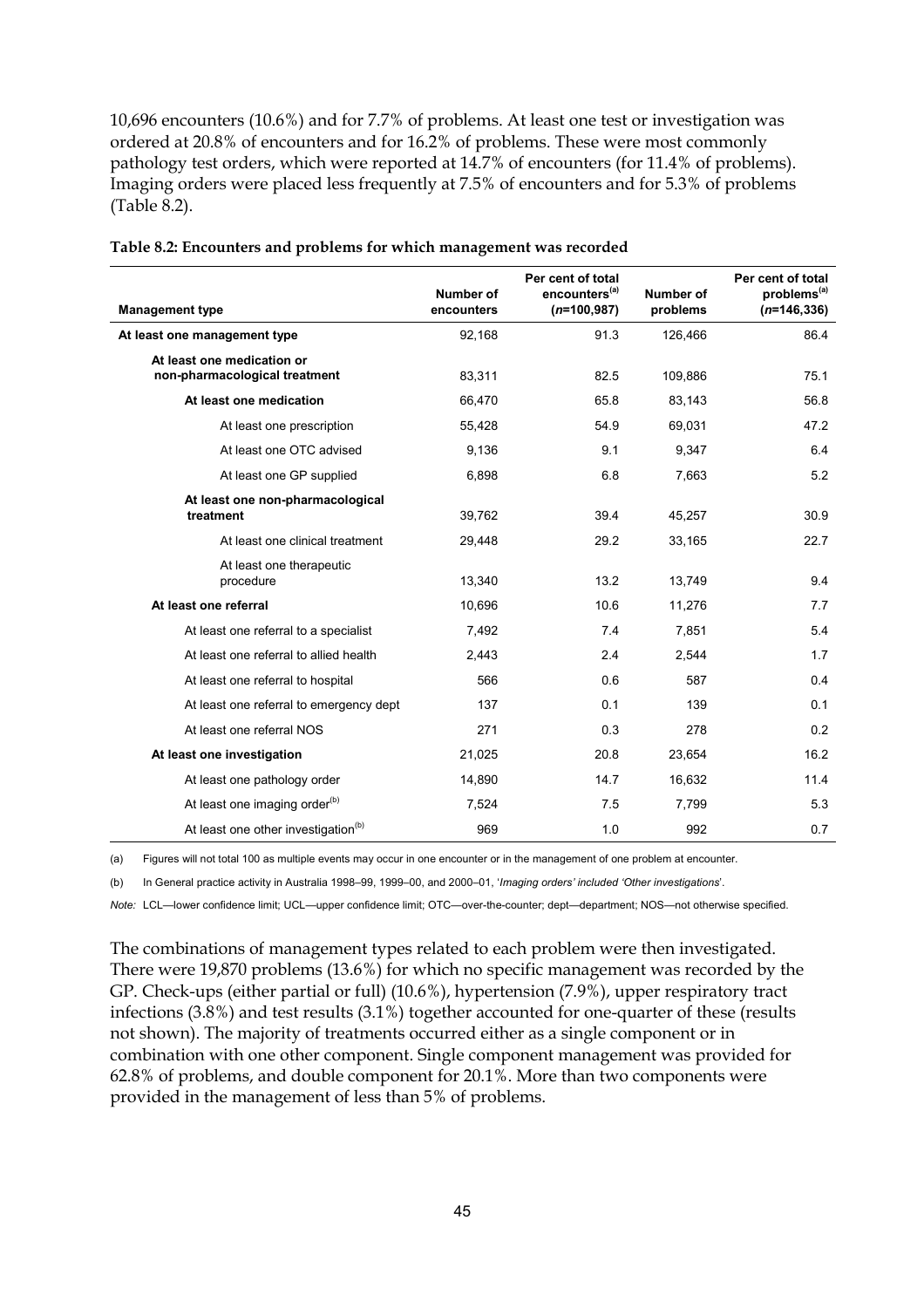Table 8.3 provides a list of the most common problem management combinations. The most common management choice was medication alone (for 38.7% of problems), followed by clinical treatment alone (9.7%), but the combination of medication and clinical treatment was also relatively frequently recorded (8.0%).

| $1+$<br><b>Medication</b> | $1+$<br><b>Clinical</b><br>treatment | $1+$<br><b>Therapeutic</b><br>procedure | $1+$<br>Referral | $1+$<br>Imaging<br>order | $1+$<br><b>Pathology</b><br>order | Per cent of total<br>encounters<br>$(n=100, 987)$ | Per cent of total<br>problems<br>$(n=146, 336)$ |
|---------------------------|--------------------------------------|-----------------------------------------|------------------|--------------------------|-----------------------------------|---------------------------------------------------|-------------------------------------------------|
|                           | 1+ management recorded               |                                         |                  | 91.3                     | 86.4                              |                                                   |                                                 |
| $\checkmark$              |                                      |                                         |                  |                          |                                   | 33.8                                              | 38.7                                            |
| $\checkmark$              | $\checkmark$                         |                                         |                  |                          |                                   | 12.1                                              | $8.0\,$                                         |
|                           | ✔                                    |                                         |                  |                          |                                   | 7.2                                               | 9.7                                             |
| $\checkmark$              |                                      |                                         |                  |                          | $\checkmark$                      | 3.8                                               | 2.5                                             |
|                           |                                      | ✔                                       |                  |                          |                                   | 3.6                                               | 4.1                                             |
| $\checkmark$              |                                      | $\checkmark$                            |                  |                          |                                   | 3.6                                               | $2.2\,$                                         |
|                           |                                      |                                         | $\checkmark$     |                          |                                   | 3.0                                               | $3.9\,$                                         |
|                           |                                      |                                         |                  |                          | $\checkmark$                      | 2.7                                               | $4.2\,$                                         |
| ✔                         |                                      |                                         | ✔                |                          |                                   | 2.4                                               | $1.2\,$                                         |
| ✔                         |                                      |                                         |                  | $\checkmark$             |                                   | 1.8                                               | $1.1$                                           |
| ✔                         | ✔                                    |                                         |                  |                          | $\checkmark$                      | 1.6                                               | $0.6\,$                                         |
|                           |                                      |                                         |                  | $\checkmark$             |                                   | 1.6                                               | $2.0\,$                                         |
|                           | ✔                                    |                                         |                  |                          | $\checkmark$                      | 1.2                                               | $1.2\,$                                         |
| $\checkmark$              | ✔                                    | $\checkmark$                            |                  |                          |                                   | 1.2                                               | 0.4                                             |
| $\checkmark$              | ✔                                    |                                         | $\checkmark$     |                          |                                   | 1.0                                               | 0.3                                             |
|                           | No recorded management               |                                         |                  |                          |                                   | 8.7                                               | 13.6                                            |

**Table 8.3: Most common management combinations**

*Note:* 1+ —at least one specified management type. Within the top 15 management combinations, there were none containing more than 2 management components.

# **8.1 Changes from 1998–99 to 2002–03**

Changes in rates of medications, non-pharmacological treatments, referrals, pathology orders and imaging orders over the five years of BEACH are discussed in Chapters 9, 10, 11 and 12.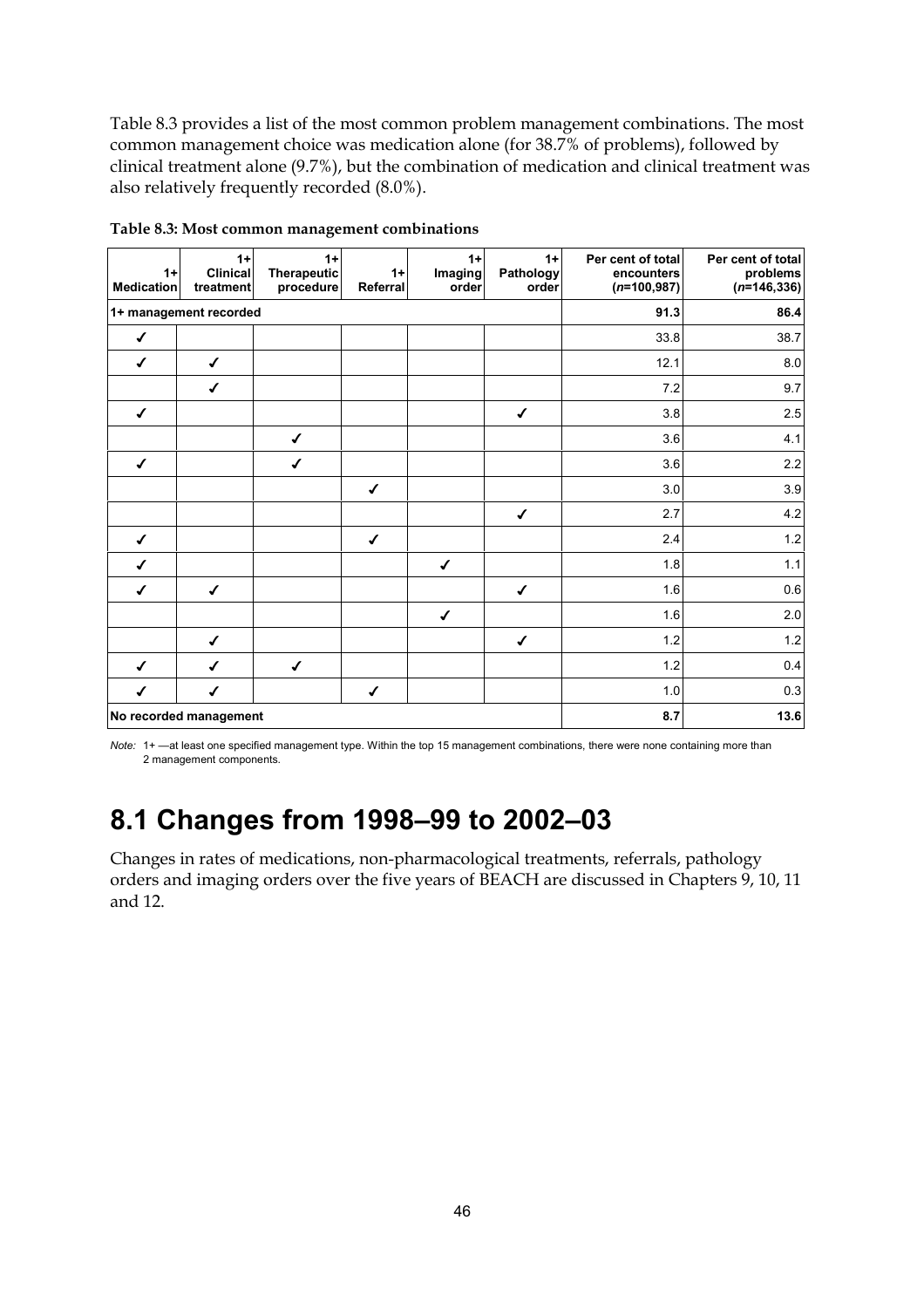# **9 Medications**

# **9.1 Source of medications**

The survey form allowed GPs to record up to four medications for each of four problems. A maximum of 16 medications could therefore be recorded at each encounter. Each medication could be recorded as prescribed (the default), recommended for over-the-counter (OTC) purchase or supplied by the GP from surgery stocks or samples. GPs were requested to enter the brand or generic name, the strength, regimen and number of repeats ordered for each medication and to designate if this was a new or continued medication for that patient for this problem. This structure allowed analysis of the medications prescribed, advised by GPs for OTC purchase and those supplied by the GP, and the prescribed daily dose (PDD) of medications. Generic or brand names were entered into the database in the form recorded by the GP. Medications were classified using the CAPS system (developed by the Family Medicine Research Centre) from which they were also mapped to the ATC classification (see Chapter 2—Methods).13 Although analysis can be conducted at brand name level, results in this chapter are reported only at the generic level.

Overall, GPs recorded 85.3% of medications by brand name and 14.7% by their generic (non-proprietary) name. Of those recorded by their brand names, 87.1% were prescribed, 80.1% were supplied by the GP and 75.0% were OTC medications.

A total of 104,814 medications were recorded at a rate of 104 per 100 encounters and 72 per 100 problems managed. Most medications (81.3%) were prescribed. However, 9.8% of medications were recommended by the GP for OTC purchase, and 9.0% were supplied to the patient by the GP (Figure 9.1). Extrapolated to the 100 million general practice encounters in Australia in 2002–03, GPs prescribed approximately 84 million medications (not counting repeats) and recommended 10 million medications to their patients for OTC purchase at 9.1 million encounters per annum. GPs also supplied 9.3 million medications directly to the patient at 6.8 million encounters.

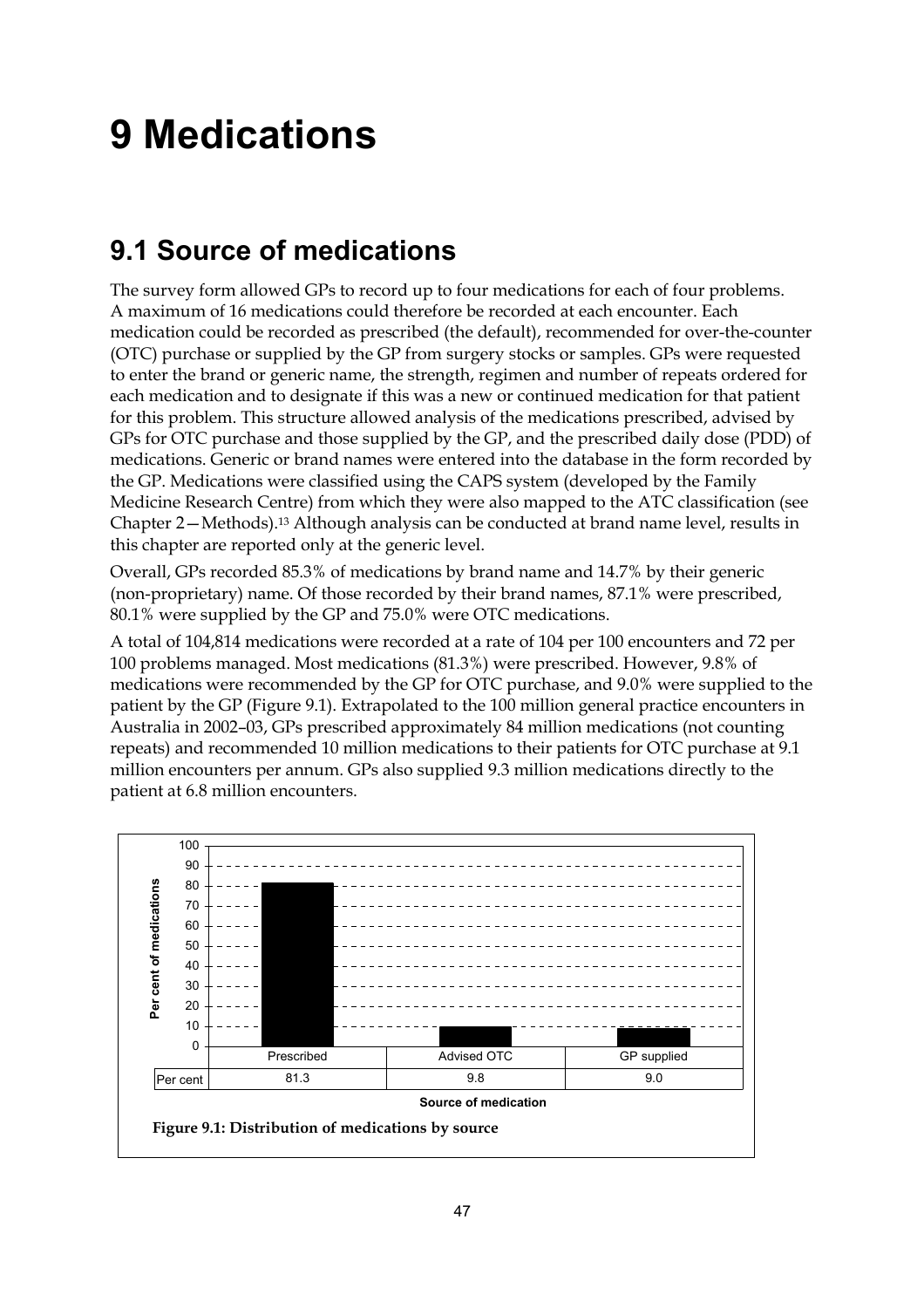# **9.2 Prescribed medications**

There were 85,162 prescriptions recorded, at a rate of 84.3 per 100 encounters and 58.2 per 100 problems managed. At least one prescription was recorded at 54.9% of encounters and for almost half (47.2%) of the problems managed.

No medications were prescribed at 45.1% of encounters, one medication at 36.2% of encounters, two at 12.0% and three at 4.2%. Four or more medications were prescribed at only 2.5% of encounters (Figure 9.2). No prescription was given for half (52.8%) of all problems managed, one for 38.6%, two for 6.6% and three or more for 1.9% (Figure 9.3).



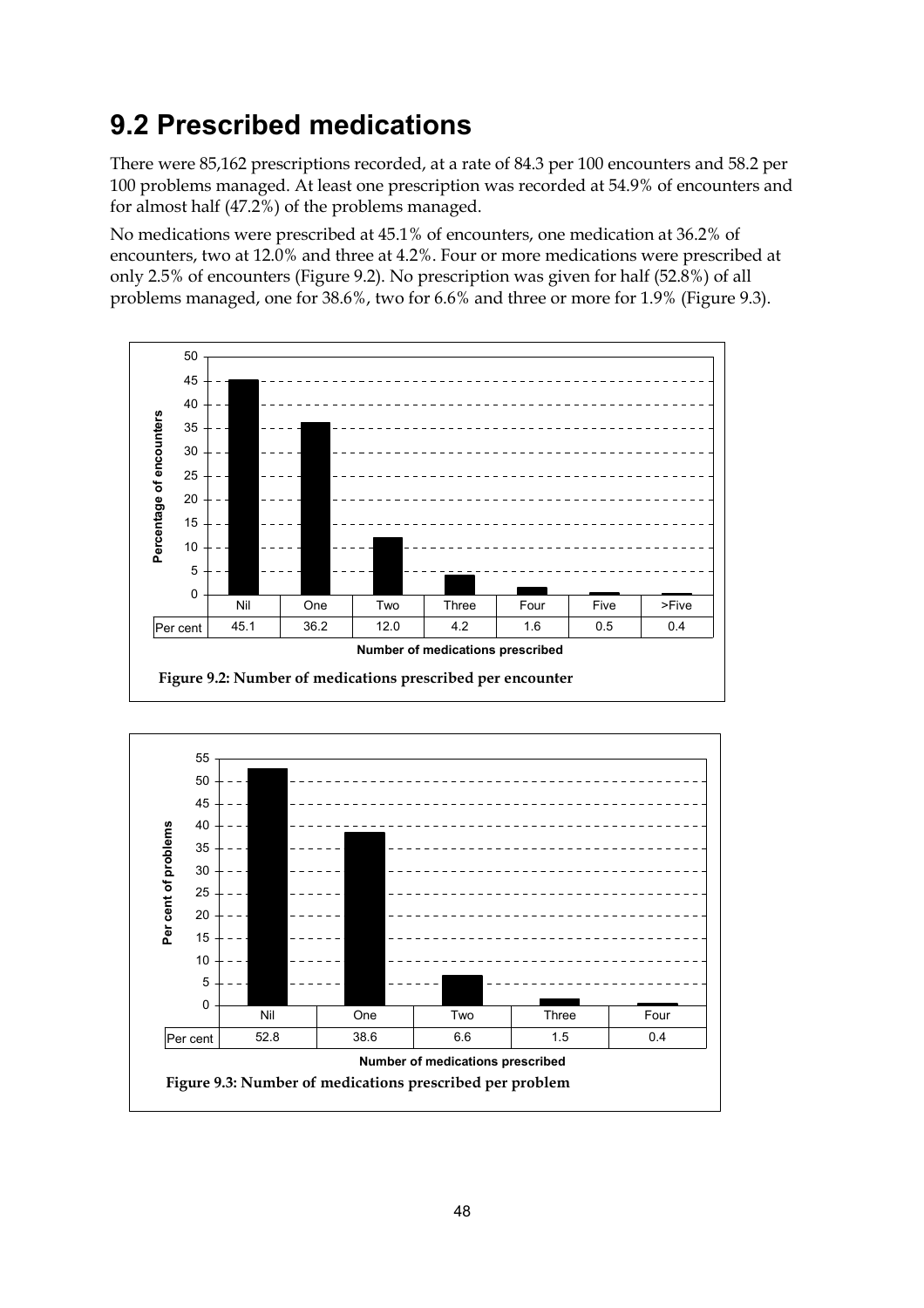### **Number of repeats**

GPs were also asked to record the number of repeat prescriptions ordered for each prescribed medication. In previous BEACH years, there was a very high level of missing data in this field (up to 50.0%). However, with an improved instruction sheet, which asked participating GPs to indicate with a zero or dash if there were no repeats, the missing rate dropped to 30.1%. For the 59,557 prescriptions for which data were available, the distribution of the specified number of repeats (from specified zero to 6+) is provided in Figure 9.4. For 38.0% of these prescriptions, the GP specified that no repeats had been prescribed and for 27.4%, five repeats were ordered. The latter proportion reflects the Pharmaceutical Benefits Scheme (PBS) provision of one month's supply and five repeats for many medications used for chronic conditions such as hypertension. The ordering of one or two repeats (17.7% and 12.0%) was also not unusual.



### **Age–sex-specific rates of prescribed medications**

Age–sex-specific charts show the prescription rate per 100 encounters for all the male or female patients respectively in the age group under consideration. Figure 9.5 shows that the prescription rate per 100 encounters was similar for males and females. It also shows the well-described tendency for the number of prescriptions written at each encounter to rise with advancing age of the patient.

Figure 9.6, however, demonstrates that the age-based increase almost disappears if the prescription rate is related to problems. This suggests that the increased prescription rate in older patients is largely accounted for by the increased number of health problems that they have managed in general practice.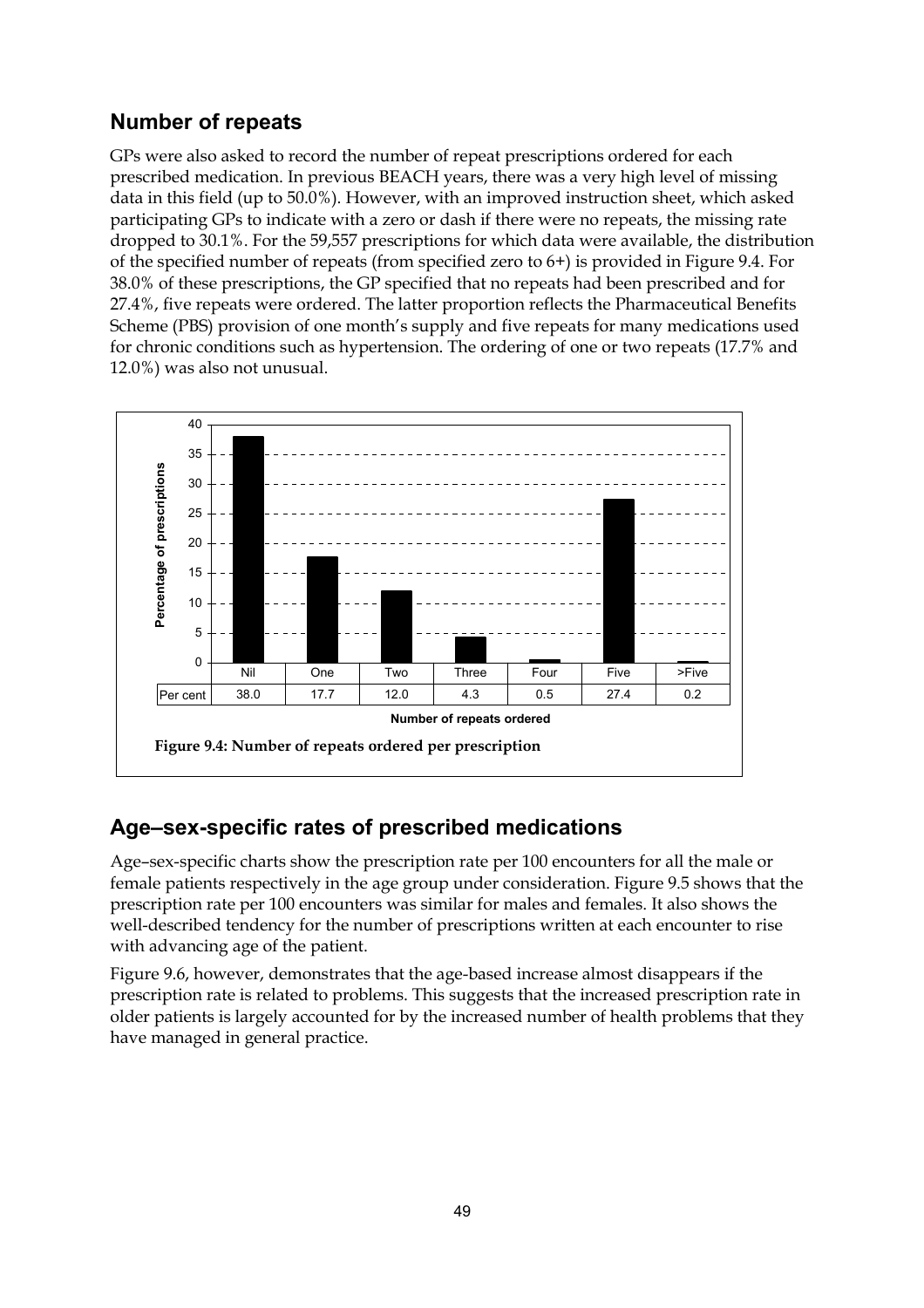

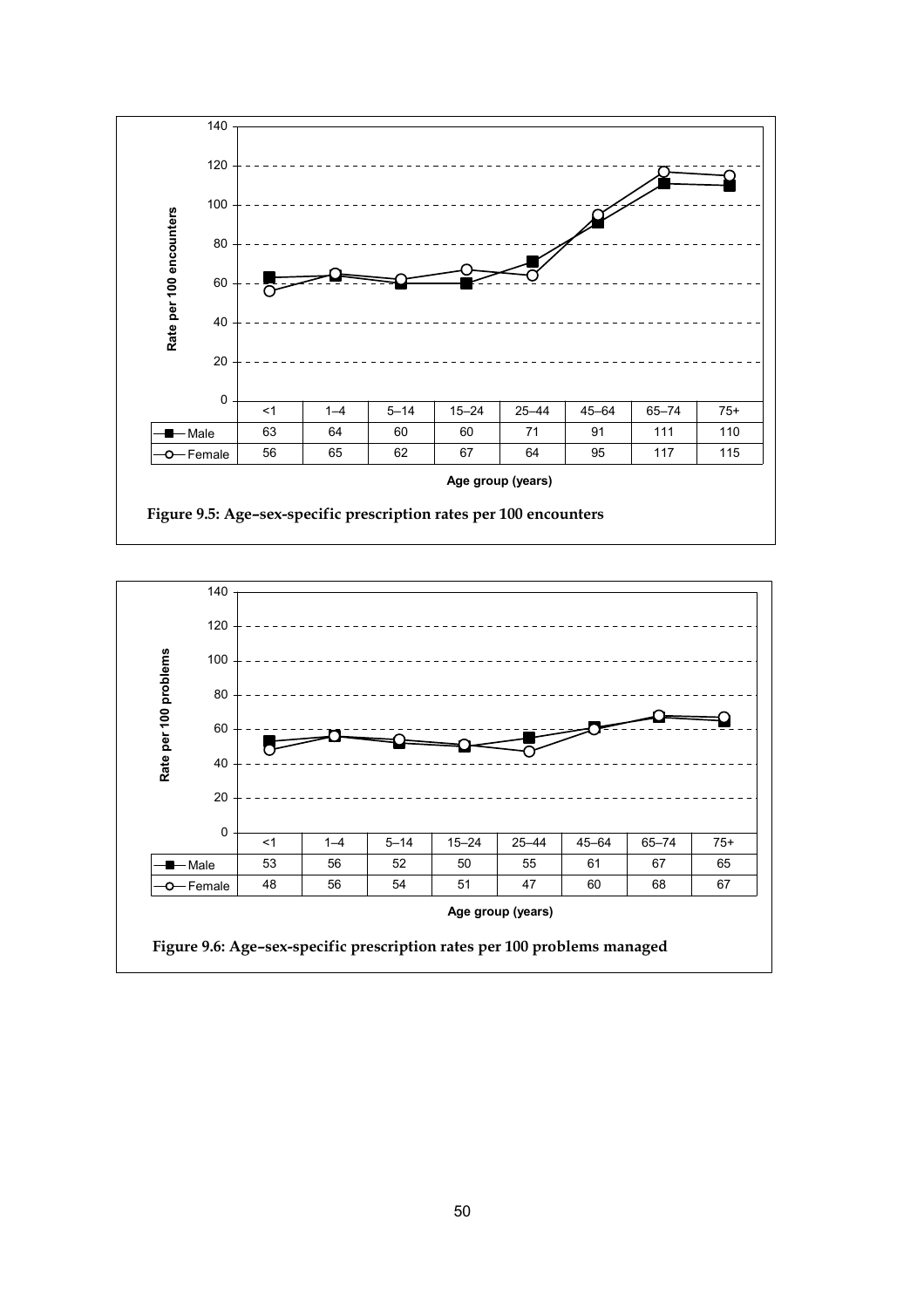## **Types of medications prescribed**

### **Medications prescribed by major groups**

The distribution of prescribed medications by major groups is presented graphically in Figure 9.7. Antibiotics were the most commonly prescribed group, representing 16.4% of all prescriptions. These were followed by cardiovascular (15.5%), central nervous system (12.5%), psychological (8.3%), musculoskeletal (6.8%) and respiratory (6.3%) medications.



Table 9.1 shows the distribution of medications commonly prescribed by group, subgroup and generic name in order of medication group frequency. In the antibiotic group, broadspectrum penicillins were prescribed at a rate of 4.7 per 100 encounters. Amoxycillin and amoxycillin + potassium clavulanate were the most frequently prescribed generic drugs in that subgroup**.** Cephalosporins were also prescribed often, at 3.0 per 100 encounters.

Within cardiovascular medications, anti-hypertensives accounted for more than half the prescriptions (7.3 per 100 encounters). Other cardiovascular medications, principally lipid-lowering agents, contributed 2.6 prescriptions per 100 encounters. Beta-blockers were also frequently recorded.

Prescribed central nervous system medications were mainly simple analgesics (3.9 per 100 encounters) and compound analgesics (2.4). The psychological medications most frequently prescribed were anti-depressants. Musculoskeletal drugs were prescribed, at a rate of 5.7 per 100 encounters. These were mainly non-steroidal anti-inflammatory drugs, in particular, rofecoxib and celecoxib.

Hormones were also commonly prescribed, with hypoglycaemics the most frequent, followed by sex hormones and anabolic agents. In other groups, medications for the control or prevention of asthma were the most common in the respiratory group. Immunisation accounted for most of the allergy/immune system group, with influenza vaccine prescribed at a rate of 1.4 per 100 encounters. The wide range of medications prescribed reflects the extensive variety of problems managed in general practice.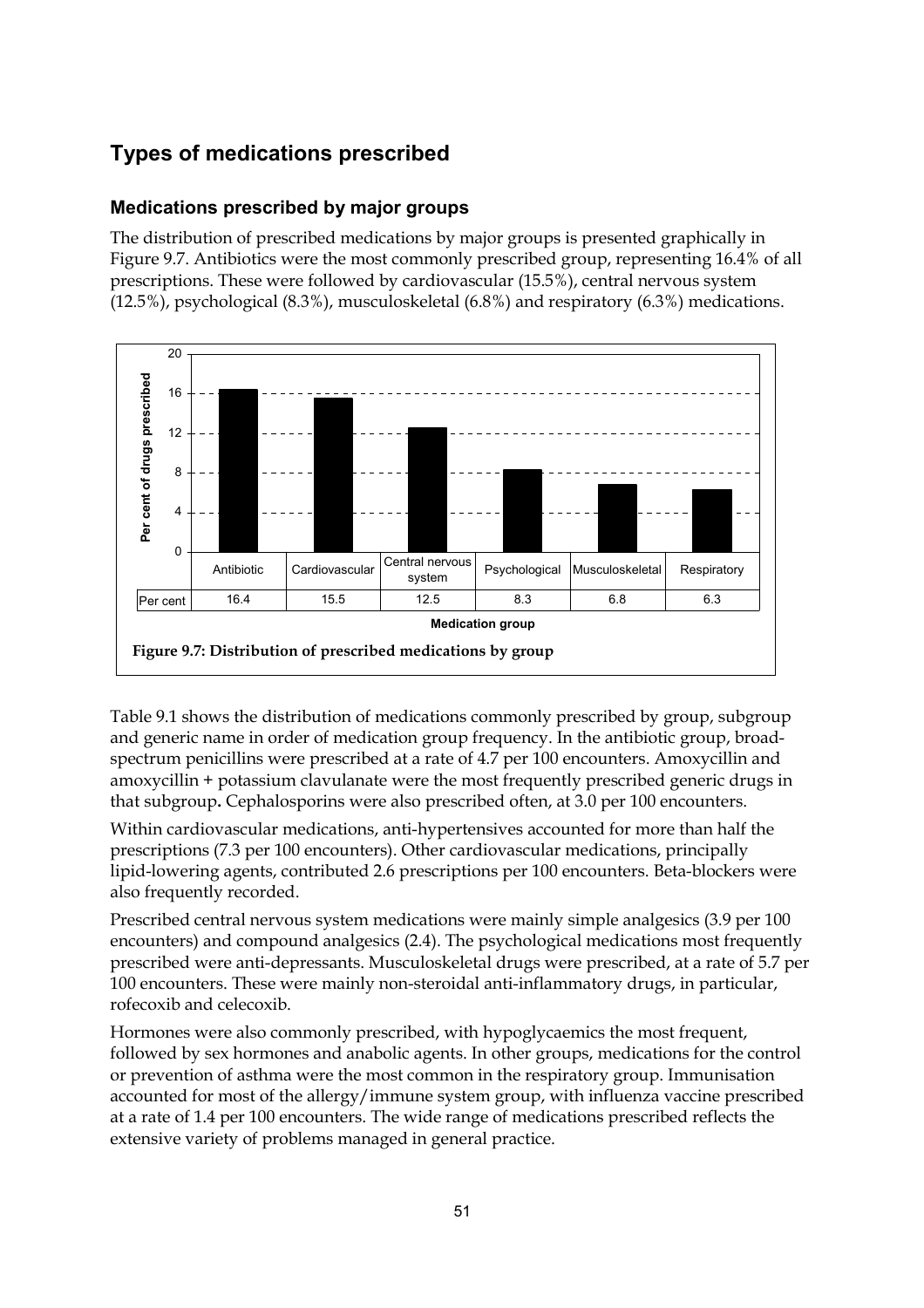|                        |                              |                                 |                | Per cent of<br>scripts | Rate per 100<br>$encs^{(a)}$ | 95% 95%        |       |
|------------------------|------------------------------|---------------------------------|----------------|------------------------|------------------------------|----------------|-------|
| Group                  | Subgroup                     | Generic                         | Number         | $(n=85, 161)$          | $(n=100, 987)$               | <b>LCL UCL</b> |       |
| Antibiotics            |                              |                                 | 13,950         | 16.4                   |                              | 13.8 13.2 14.4 |       |
|                        | Broad spectrum<br>penicillin |                                 | 4,756          | 5.6                    | 4.7                          | 4.4            | 5.1   |
|                        |                              | Amoxycillin                     | 3,145          | 3.7                    | 3.1                          | 2.8            | 3.5   |
|                        |                              | Amoxycillin/potass. clavulanate | 1,593          | 1.9                    | 1.6                          | 1.4            | 1.8   |
|                        | Cephalosporins               |                                 | 3,049          | 3.6                    | 3.0                          | 2.8            | 3.2   |
|                        |                              | Cephalexin                      | 1,916          | 2.3                    | 1.9                          | 1.7            | 2.1   |
|                        |                              | Cefaclor monohydrate            | 1,026          | 1.2                    | 1.0                          | 0.7            | 1.3   |
|                        | Other antibiotics            |                                 |                |                        |                              |                |       |
|                        |                              |                                 | 2,833<br>1,355 | 3.3<br>1.6             | 2.8                          | 2.6            | 3.0   |
|                        |                              | Roxithromycin                   | 517            | 0.6                    | 1.3                          | $1.1$          | 1.6   |
|                        |                              | Erythromycin                    |                |                        | 0.5                          | 0.3            | 0.7   |
|                        | Penicillin                   |                                 | 1,225          | 1.4                    | 1.2                          | 1.0            | 1.4   |
|                        | Tetracyclines                |                                 | 879            | 1.0                    | 0.9                          | 0.7            | 1.0   |
|                        |                              | Doxycycline                     | 721            | 0.8                    | 0.7                          | 0.5            | 0.9   |
|                        | Anti-infectives              |                                 | 602            | 0.7                    | 0.6                          | 0.4            | 0.7   |
| Cardiovascular         |                              |                                 | 13,217         | 15.5                   | 13.1                         | 12.3           | 13.9  |
|                        | Anti-hypertensive            |                                 | 7,384          | 8.7                    | 7.3                          | 6.8            | 7.8   |
|                        |                              | Irbesartan                      | 830            | 1.0                    | 0.8                          | 0.7            | 1.0   |
|                        |                              | Perindopril                     | 685            | 0.8                    | 0.7                          | 0.5            | 0.8   |
|                        |                              | Amlodipine                      | 670            | 0.8                    | 0.7                          | 0.5            | 0.8   |
|                        |                              | Ramipril                        | 663            | 0.8                    | 0.7                          | 0.5            | 0.8   |
|                        |                              | Irbesartan/hydrochlorothiazide  | 555            | 0.7                    | 0.5                          | 0.3            | 0.8   |
|                        | Other cardiovascular         |                                 |                |                        |                              |                |       |
|                        | drugs                        |                                 | 2,648          | 3.1                    | 2.6                          | 2.4            | 2.8   |
|                        |                              | Atorvastatin                    | 1,059          | 1.2                    |                              | $1.0\quad 0.9$ | 1.2   |
|                        |                              | Simvastatin                     | 879            | 1.0                    | 0.9                          | 0.7            | 1.0   |
|                        | Beta-blockers                |                                 | 1,529          | 1.8                    | 1.5                          | 1.3            | 1.7   |
|                        |                              | Atenolol                        | 818            | 1.0                    | 0.8                          | 0.6            | 1.0   |
|                        | Antiangina                   |                                 | 847            | 1.0                    | 0.8                          | 0.6            | $1.1$ |
| Central nervous system |                              |                                 | 10,653         | 12.5                   | 10.5                         | 10.0           | 11.1  |
|                        | Simple analgesic             |                                 | 3,898          | 4.6                    | 3.9                          | 3.4            | 4.3   |
|                        |                              | Paracetamol                     | 3,148          | 3.7                    | 3.1                          | 2.7            | 3.6   |
|                        |                              | Aspirin                         | 726            | 0.9                    | 0.7                          | 0.5            | 0.9   |
|                        | Compound analgesic           |                                 | 2,405          | 2.8                    | 2.4                          | 2.2            | 2.6   |
|                        |                              | Paracetamol/codeine             | 2,020          | 2.4                    | 2.0                          | 1.8            | 2.2   |

### **Table 9.1: Distribution of medications prescribed, by group, subgroup and generic medication**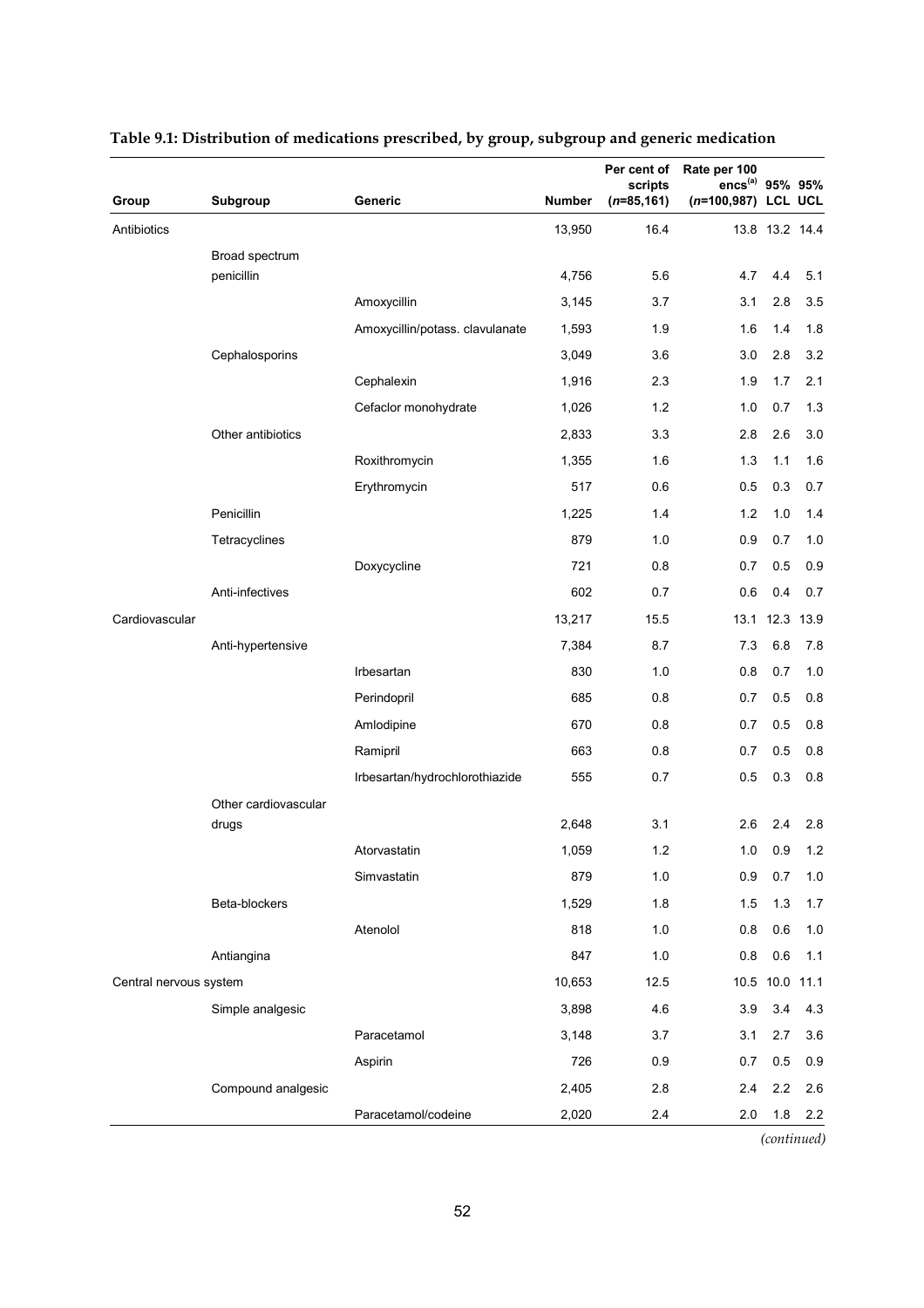|                 |                               |                            |               | Per cent of<br>scripts | Rate per 100<br>$encs^{(a)}$ | 95% 95%        |     |
|-----------------|-------------------------------|----------------------------|---------------|------------------------|------------------------------|----------------|-----|
| Group           | Subgroup                      | Generic                    | <b>Number</b> | $(n=85, 161)$          | $(n=100, 987)$               | <b>LCL UCL</b> |     |
|                 | Narcotic analgesic            |                            | 2,269         | 2.7                    | 2.2                          | 1.9            | 2.6 |
|                 |                               | Tramadol                   | 984           | 1.2                    | 1.0                          | 0.8            | 1.1 |
|                 | Anti-emetic/antinauseant      |                            | 1,328         | 1.6                    | 1.3                          | 1.2            | 1.5 |
|                 |                               | Metoclopramide             | 663           | 0.8                    | 0.7                          | 0.5            | 0.8 |
|                 |                               | Prochlorperazine           | 590           | 0.7                    | 0.6                          | 0.4            | 0.7 |
|                 | Anti-convulsant               |                            | 549           | 0.6                    | 0.5                          | 0.4            | 0.7 |
| Psychological   |                               |                            | 7,089         | 8.3                    | 7.0                          | 6.6            | 7.4 |
|                 | Anti-depressant               |                            | 2,953         | 3.5                    | 2.9                          | 2.7            | 3.1 |
|                 |                               | Sertraline                 | 600           | 0.7                    | 0.6                          | 0.4            | 0.8 |
|                 |                               | Citalopram                 | 459           | 0.5                    | 0.5                          | 0.3            | 0.6 |
|                 | Anti-anxiety                  |                            | 1,871         | 2.2                    | 1.9                          | 1.7            | 2.1 |
|                 |                               | Diazepam                   | 1,011         | 1.2                    | 1.0                          | 0.8            | 1.2 |
|                 |                               | Oxazepam                   | 647           | 0.8                    | 0.6                          | 0.5            | 0.8 |
|                 | Sedative/hypnotics            |                            | 1,746         | 2.1                    | 1.7                          | 1.6            | 1.9 |
|                 |                               | Temazepam                  | 1,177         | 1.4                    | 1.2                          | 1.0            | 1.3 |
|                 | Anti-psychotic                |                            | 518           | 0.6                    | 0.5                          | 0.3            | 0.8 |
| Musculoskeletal |                               |                            | 5,752         | 6.8                    | 5.7                          | 5.4            | 6.0 |
|                 | Non-steroid anti-inflammatory |                            | 4,817         | 5.7                    | 4.8                          | 4.5            | 5.0 |
|                 |                               | Rofecoxib                  | 1,161         | 1.4                    | 1.2                          | 0.9            | 1.4 |
|                 |                               | Celecoxib                  | 1,069         | 1.3                    | 1.1                          | 0.9            | 1.2 |
|                 |                               | Diclofenac sodium systemic | 740           | 0.9                    | 0.7                          | 0.5            | 0.9 |
|                 | Urosuric agents               |                            | 497           | 0.6                    | 0.5                          | 0.3            | 0.7 |
| Hormones        |                               |                            | 5,435         | 6.4                    | 5.4                          | 5.1            | 5.7 |
|                 | Hypoglycaemic                 |                            | 1,914         | 2.2                    | 1.9                          | 1.6            | 2.2 |
|                 |                               | Metformin                  | 857           | $1.0$                  | 0.8                          | 0.7            | 1.0 |
|                 |                               | Gliclazide                 | 433           | 0.5                    | 0.4                          | 0.2            | 0.6 |
|                 | Cortico steroids              |                            | 1,090         | 1.3                    | 1.1                          | 0.9            | 1.2 |
|                 | Sex hormones/anabolic         |                            | 1,787         | 2.1                    | 1.8                          | 1.6            | 1.9 |
|                 | Other hormone                 |                            | 643           | 0.8                    | 0.6                          | 0.5            | 0.8 |
|                 |                               | Thyroxine                  | 542           | 0.6                    | 0.5                          | 0.4            | 0.7 |

#### **Table 9.1 (continued): Distribution of medications prescribed, by group, subgroup and generic medication**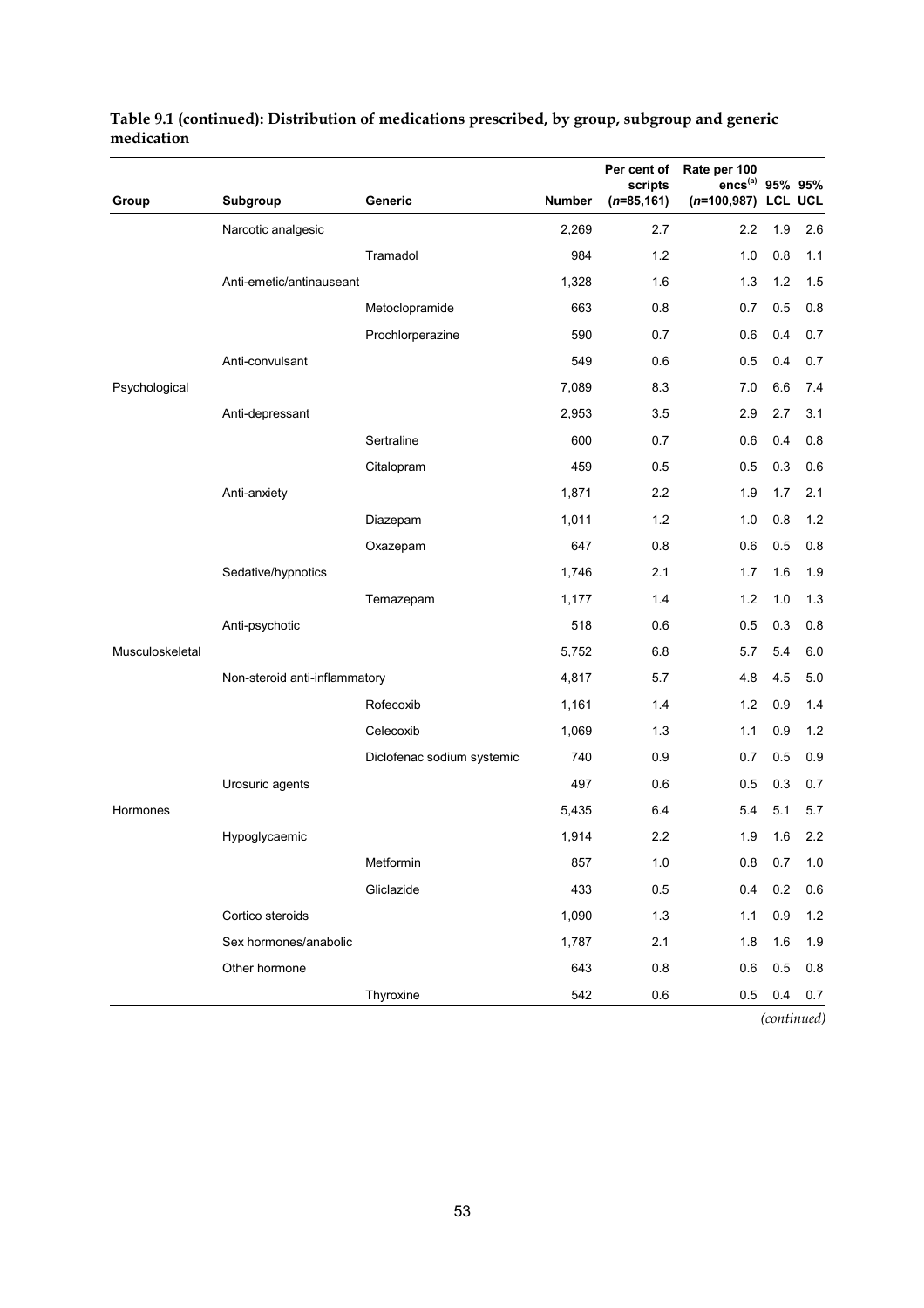|                        |                               | Generic                             | <b>Number</b> | Per cent of<br>scripts<br>$(n=85, 161)$ | Rate per<br>100 encs $(a)$<br>$(n=100, 987)$ |              | 95% 95%<br><b>LCL UCL</b> |
|------------------------|-------------------------------|-------------------------------------|---------------|-----------------------------------------|----------------------------------------------|--------------|---------------------------|
| Group                  | Subgroup                      |                                     |               |                                         |                                              |              |                           |
| Respiratory            |                               |                                     | 5,345         | 6.3                                     | 5.3                                          | 4.9          | 5.7                       |
|                        | Bronchodilator/spasm relaxant |                                     | 2,504         | 2.9                                     | 2.5                                          | 2.2<br>1.5   | 2.7                       |
|                        |                               | Salbutamol                          | 1,734         | 2.0                                     | 1.7                                          |              | 1.9                       |
|                        | Asthma preventives            | Fluticasone/salmeterol              | 2,057<br>916  | 2.4                                     | 2.0                                          | 1.9<br>0.7   | 2.2                       |
|                        |                               |                                     | 4,839         | 1.1<br>5.7                              | 0.9<br>4.8                                   | 4.3          | 1.1<br>5.3                |
| Allergy, immune system | Immunisation                  |                                     | 4,225         | 5.0                                     | 4.2                                          | 3.7          | 4.7                       |
|                        |                               | Influenza virus vaccine             | 1,454         | 1.7                                     |                                              | 0.6          | 2.3                       |
|                        | Antihistamine                 |                                     | 473           | 0.6                                     | 1.4<br>0.5                                   | 0.0          | 1.0                       |
| Skin                   |                               |                                     | 3,978         | 4.7                                     | 3.9                                          | 3.7          | 4.2                       |
|                        |                               |                                     | 2,661         | 3.1                                     | 2.6                                          | 2.5          | 2.8                       |
|                        | <b>Topical steroid</b>        |                                     | 725           | 0.9                                     | 0.7                                          | 0.6          | 0.9                       |
|                        |                               | Betamethasone topical<br>Mometasone | 645           | 0.8                                     | 0.6                                          | 0.5          | 0.8                       |
|                        |                               |                                     | 463           | 0.5                                     | 0.5                                          | 0.3          | 0.6                       |
|                        | Anti-infective, skin          | Hydrocortisone topical              | 657           | 0.8                                     | 0.7                                          | 0.5          | 0.8                       |
|                        | Other skin                    |                                     | 630           | 0.7                                     | 0.6                                          | 0.4          | 0.8                       |
| Digestive              |                               |                                     | 3,894         | 4.6                                     | 3.9                                          | 3.6          | 4.1                       |
|                        | Anti-ulcerants                |                                     | 2,420         | 2.8                                     | 2.4                                          | 2.2          | 2.6                       |
|                        |                               | Omeprazole                          | 851           | 1.0                                     | 0.8                                          | 0.7          | 1.0                       |
|                        |                               | Ranitidine                          | 466           | 0.5                                     | 0.5                                          | 0.3          | 0.6                       |
|                        | Antidiarrhoeals               |                                     | 517           | 0.6                                     | 0.5                                          | 0.3          | 0.7                       |
| <b>Blood</b>           |                               |                                     | 1,754         | 2.1                                     | 1.7                                          | 1.6          | 1.9                       |
|                        | Other blood drug              |                                     | 1,047         | 1.2                                     | 1.0                                          | 0.9          | 1.2                       |
|                        |                               | Warfarin sodium                     | 791           | 0.9                                     | 0.8                                          | 0.6          | 1.0                       |
|                        | Haemopoietic                  |                                     | 707           | 0.8                                     | 0.7                                          | 0.6          | 0.8                       |
| Contraceptives         |                               |                                     | 1,739         | 2.0                                     | 1.7                                          | 1.5          | 1.9                       |
|                        | Contraceptive oral/systemic   |                                     | 1,733         | 2.0                                     | 1.7                                          | $1.5$        | 1.9                       |
|                        |                               | Levonorgestrel/ethinyloestradiol    | 1,148         | 1.3                                     | $1.1$                                        | $\mathbf{1}$ | 1.3                       |
| Urogenital             |                               |                                     | 1,692         | 2.0                                     | 1.7                                          | 1.5          | 1.9                       |
|                        | Diuretic                      |                                     | 1,147         | 1.3                                     | 1.1                                          | 0.9          | 1.3                       |
|                        |                               | Frusemide                           | 689           | $0.8\,$                                 | 0.7                                          | 0.5          | 0.9                       |
|                        |                               |                                     |               |                                         |                                              |              |                           |

#### **Table 9.1 (continued): Distribution of medications prescribed, by group, subgroup and generic medications**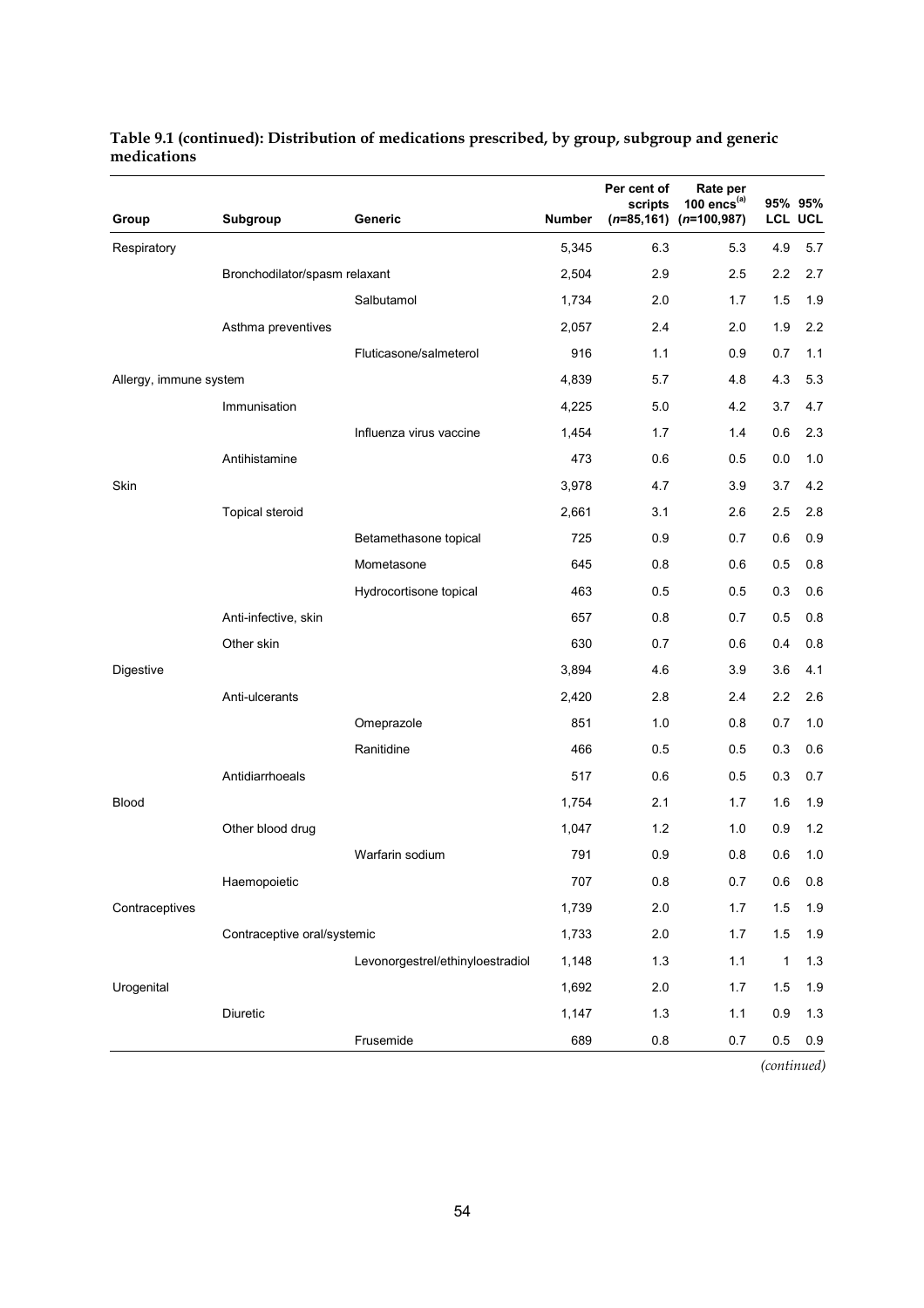| Group                 | Subgroup                    | <b>Generic</b>       | <b>Number</b> | Per cent of<br>scripts<br>$(n=85, 161)$ | Rate per<br>100 $encs^{(a)}$<br>$(n=100,987)$ |     | 95% 95%<br><b>LCL UCL</b> |
|-----------------------|-----------------------------|----------------------|---------------|-----------------------------------------|-----------------------------------------------|-----|---------------------------|
| Nutrition, metabolism |                             |                      | 1,658         | 1.9                                     | 1.6                                           | 1.4 | 1.8                       |
|                       | Minerals/tonics             |                      | 519           | 0.6                                     | 0.5                                           | 0.3 | 0.7                       |
|                       | Nutrition/metabolism, other |                      | 480           | 0.6                                     | 0.5                                           | 0.3 | 0.7                       |
|                       | Anti-obesity                |                      | 440           | 0.5                                     | 0.4                                           | 0.3 | 0.6                       |
| Eye medications       |                             |                      | 1,643         | 1.9                                     | 1.6                                           | 1.5 | 1.8                       |
|                       | Anti-infectives, eye        |                      | 1,052         | 1.2                                     | 1.0                                           | 0.9 | 1.2                       |
|                       |                             | Chloramphenicol, eye | 927           | 1.1                                     | 0.9                                           | 0.8 | 1.1                       |
| Ear, nose topical     |                             |                      | 1,584         | 1.9                                     | 1.6                                           | 1.4 | 1.7                       |
|                       | <b>Topical otic</b>         |                      | 866           | 1.0                                     | 0.9                                           | 0.7 | 1.0                       |
|                       | Topical nasal               |                      | 716           | 0.8                                     | 0.7                                           | 0.5 | 0.9                       |
| Miscellaneous         |                             |                      | 353           | 0.4                                     | 0.3                                           | 0.1 | 0.6                       |
| Anti-neoplastics      |                             |                      | 352           | 0.4                                     | 0.3                                           | 0.2 | 0.5                       |
| Surgical preparations |                             |                      | 159           | 0.2                                     | 0.2                                           | 0.0 | 0.4                       |
| Diagnostic agents     |                             |                      | 76            | 0.1                                     | 0.1                                           | 0   | 0.5                       |

#### **Table 9.1 (continued): Distribution of medications prescribed, by group, subgroup and generic medication**

(a) Column will not add to 100 because multiple prescriptions could be written at each encounter and only the most frequent subgroups and generic drugs are included.

*Note:* Scripts—prescriptions; encs—encounters; LCL—lower confidence limit; UCL—upper confidence limit.

### **Most frequently prescribed medications**

The most frequently prescribed individual medications are listed in Table 9.2. Together, these accounted for more than half (52.5%) of all prescribed medications. Antibiotics accounted for four of the top ten medications, and analgesics were also frequently prescribed.

### **Distribution of medications prescribed by ATC group**

Table 9.3 shows the distribution of prescribed medications using the WHO ATC classification<sup>13</sup> as an alternative method of grouping. This allows comparison with other data classified in ATC such as those produced by the HIC.

With this classification 'other analgesics and anti-pyretics', which includes paracetamol and aspirin, was the most frequently prescribed group. This was followed by penicillins, then non-steroid anti-inflammatory drugs. Inhaled adrenergics, other beta-lactam anti-bacterials (principally cephalosporins) and anti-depressants were also common.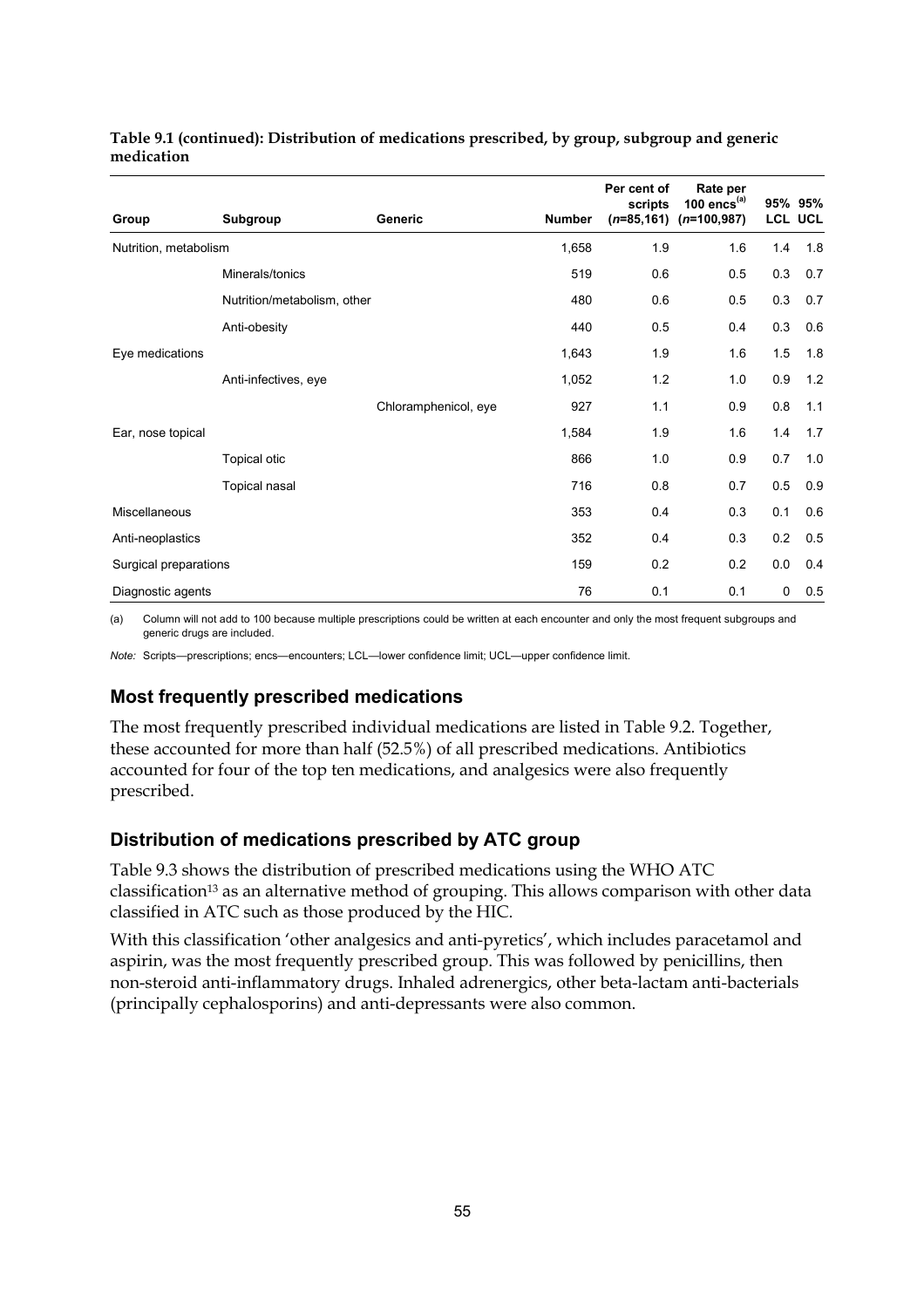|                                     |               | Per cent of<br>scripts | Rate per<br>100 $encs^{(a)}$ | 95%  | 95%  |
|-------------------------------------|---------------|------------------------|------------------------------|------|------|
| <b>Generic medication</b>           | <b>Number</b> |                        | $(n=85, 161)$ $(n=100, 987)$ | LCL  | UCL  |
| Paracetamol                         | 3,148         | 3.7                    | 3.1                          | 2.7  | 3.6  |
| Amoxycillin                         | 3,145         | 3.7                    | 3.1                          | 2.8  | 3.5  |
| Paracetamol/codeine                 | 2,020         | 2.4                    | 2.0                          | 1.8  | 2.2  |
| Cephalexin                          | 1,916         | 2.3                    | 1.9                          | 1.7  | 2.1  |
| Salbutamol                          | 1,734         | 2.0                    | 1.7                          | 1.5  | 1.9  |
| Amoxycillin/potassium clavulanate   | 1,593         | 1.9                    | 1.6                          | 1.4  | 1.8  |
| Influenza virus vaccine             | 1,454         | 1.7                    | 1.4                          | 0.6  | 2.3  |
| Roxithromycin                       | 1,355         | 1.6                    | 1.3                          | 1.1  | 1.6  |
| Temazepam                           | 1,177         | 1.4                    | 1.2                          | 1.0  | 1.3  |
| Rofecoxib                           | 1,161         | 1.4                    | 1.2                          | 0.9  | 1.4  |
| Levonorgestrel/ethinyloestradiol    | 1,148         | 1.3                    | 1.1                          | 1.0  | 1.3  |
| Celecoxib                           | 1,069         | 1.3                    | 1.1                          | 0.9  | 1.2  |
| Atorvastatin                        | 1,059         | 1.2                    | 1.0                          | 0.9  | 1.2  |
| Cefaclor monohydrate                | 1,026         | 1.2                    | 1.0                          | 0.7  | 1.3  |
| Diazepam                            | 1,011         | 1.2                    | 1.0                          | 0.8  | 1.2  |
| Tramadol                            | 984           | 1.2                    | 1.0                          | 0.8  | 1.1  |
| Chloramphenicol, eye                | 927           | 1.1                    | 0.9                          | 0.8  | 1.1  |
| Fluticasone/salmeterol              | 916           | 1.1                    | 0.9                          | 0.7  | 1.1  |
| Simvastatin                         | 879           | 1.0                    | 0.9                          | 0.7  | 1.0  |
| Metformin                           | 857           | 1.0                    | 0.8                          | 0.7  | 1.0  |
| Omeprazole                          | 851           | 1.0                    | 0.8                          | 0.7  | 1.0  |
| Irbesartan                          | 830           | 1.0                    | 0.8                          | 0.7  | 1.0  |
| Atenolol                            | 818           | 1.0                    | 0.8                          | 0.6  | 1.0  |
| Warfarin sodium                     | 791           | 0.9                    | 0.8                          | 0.6  | 1.0  |
| Diclofenac sodium systemic          | 740           | 0.9                    | 0.7                          | 0.5  | 0.9  |
| Aspirin                             | 726           | 0.9                    | 0.7                          | 0.5  | 0.9  |
| Betamethasone topical               | 725           | 0.9                    | 0.7                          | 0.6  | 0.9  |
| Doxycycline                         | 721           | 0.8                    | 0.7                          | 0.5  | 0.9  |
| Frusemide                           | 689           | 0.8                    | 0.7                          | 0.5  | 0.9  |
| Subtotal                            | 44,496        | 52.5                   |                              |      |      |
| <b>Total prescribed medications</b> | 85,161        | 100.0                  | 84.3                         | 81.8 | 86.9 |

(a) Column will not add to 100 because multiple prescriptions could be written at each encounter and only the most frequently prescribed medications are included in this table.

*Note:* Scripts—prescriptions; encs—encounters; LCL—lower confidence limit; UCL—upper confidence limit.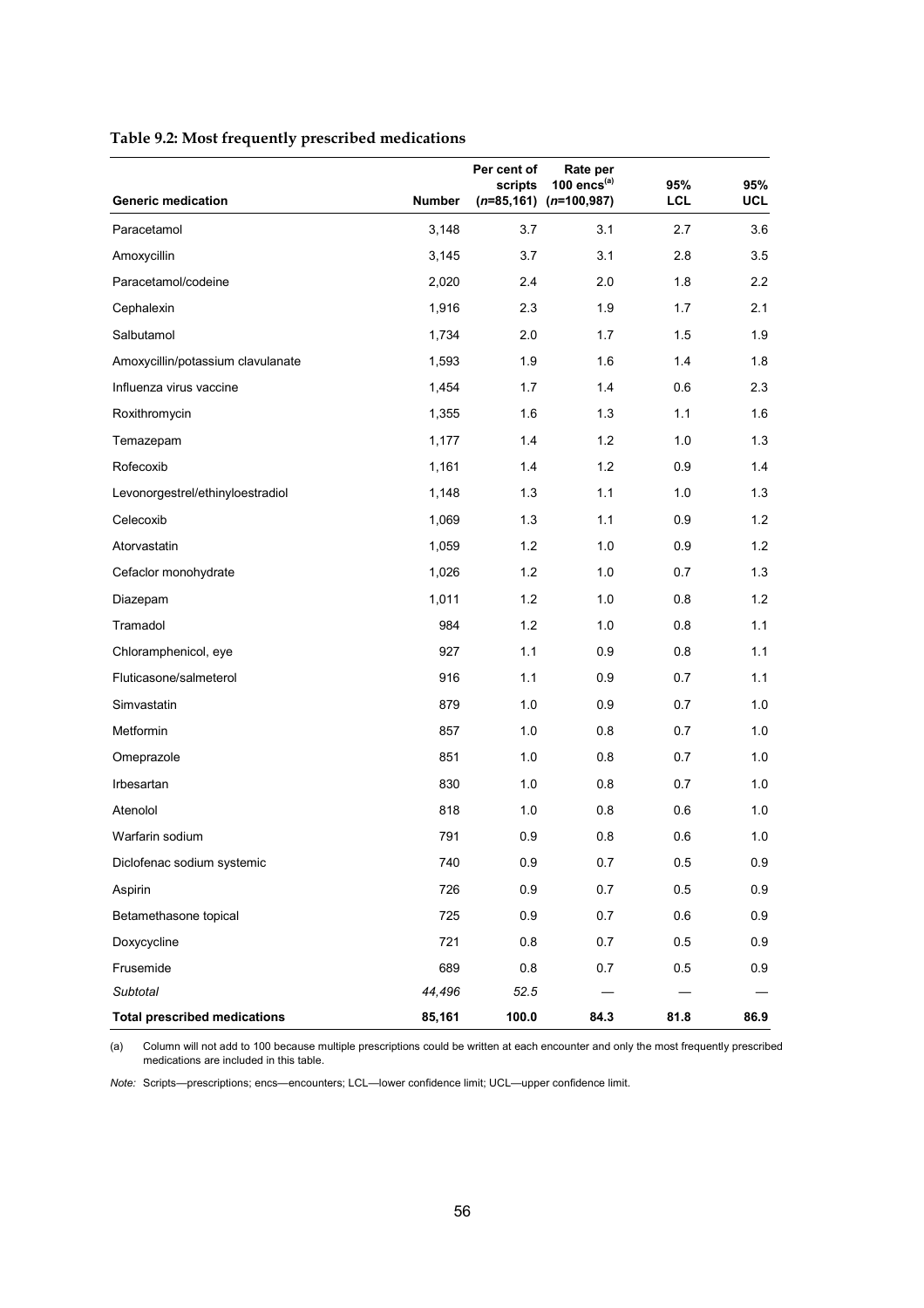| <b>Generic medication</b>                       | <b>Number</b> | Per cent of scripts<br>$(n=85, 161)$ | Rate per 100 encs <sup>(a)</sup><br>$(n=100, 987)$ | 95%<br>LCL | 95%<br><b>UCL</b> |
|-------------------------------------------------|---------------|--------------------------------------|----------------------------------------------------|------------|-------------------|
| Other analgesics and anti-pyretics              | 6,028         | 7.1                                  | 6.0                                                | 5.5        | 6.5               |
| Beta-lactam anti-bacterials, penicillins        | 5,938         | 7.0                                  | 5.9                                                | 5.5        | 6.3               |
| Anti-inflammatory/anti-rheumatic non-steroid    | 4,819         | 5.7                                  | 4.8                                                | 4.5        | 5.0               |
| Adrenergics, inhalants                          | 3,078         | 3.6                                  | 3.0                                                | 2.8        | 3.3               |
| Other beta-lactam anti-bacterials               | 3,049         | 3.6                                  | 3.0                                                | 2.8        | 3.2               |
| Anti-depressants                                | 2,953         | 3.5                                  | 2.9                                                | 2.7        | 3.1               |
| ACE inhibitors, plain                           | 2,508         | 2.9                                  | 2.5                                                | 2.3        | 2.7               |
| Viral vaccines                                  | 2,455         | 2.9                                  | 2.4                                                | 2.0        | 2.9               |
| Drugs for peptic ulcer and GORD                 | 2,420         | 2.8                                  | 2.4                                                | 2.2        | 2.6               |
| Cholesterol and triglyceride reducers           | 2,406         | 2.8                                  | 2.4                                                | 2.2        | 2.6               |
| Macrolides, lincosamides and streptogramins     | 2,288         | 2.7                                  | 2.3                                                | 2.0        | 2.5               |
| Opioids                                         | 2,271         | 2.7                                  | 2.2                                                | 2.0        | 2.5               |
| Corticosteroids, plain                          | 2,181         | 2.6                                  | 2.2                                                | 2.0        | 2.3               |
| Hormonal contraceptives for systemic use        | 1,910         | 2.2                                  | 1.9                                                | 1.7        | 2.1               |
| Anxiolytics                                     | 1,871         | 2.2                                  | 1.9                                                | 1.7        | 2.1               |
| Hypnotics and sedatives                         | 1,739         | 2.0                                  | 1.7                                                | 1.5        | 1.9               |
| Beta-blocking agents                            | 1,617         | 1.9                                  | 1.6                                                | 1.4        | 1.8               |
| Oral blood glucose lowering drugs               | 1,592         | 1.9                                  | 1.6                                                | 1.3        | 1.8               |
| Other inhalants for obstructive airway diseases | 1,506         | 1.8                                  | 1.5                                                | 1.3        | 1.7               |
| Angiotensin II antagonists, plain               | 1,350         | 1.6                                  | 1.3                                                | $1.2$      | 1.5               |
| Selective calcium channel blockers              | 1,340         | 1.6                                  | 1.3                                                | 1.1        | 1.5               |
| <b>Bacterial vaccines</b>                       | 1,185         | 1.4                                  | 1.2                                                | 0.9        | 1.4               |
| Anti-infectives, eye and ear                    | 1,160         | 1.4                                  | 1.1                                                | 1.0        | 1.3               |
| Anti-psychotics                                 | 1,108         | 1.3                                  | 1.1                                                | 0.9        | 1.3               |
| Anti-thrombotic agents                          | 1,105         | 1.3                                  | 1.1                                                | 0.9        | 1.3               |
| Corticosteroids for systemic use, plain         | 1,077         | 1.3                                  | 1.1                                                | 0.9        | 1.2               |
| Tetracyclines                                   | 879           | 1.0                                  | 0.9                                                | 0.7        | $1.0\,$           |
| Oestrogens                                      | 770           | 0.9                                  | 0.8                                                | 0.6        | 0.9               |
| Propulsives                                     | 730           | 0.9                                  | 0.7                                                | 0.6        | 0.9               |
| High-ceiling diuretics                          | 714           | 0.8                                  | 0.7                                                | 0.5        | 0.9               |
| Subtotal                                        | 64,044        | 75.2                                 |                                                    |            |                   |
| <b>Total prescribed medications</b>             | 85,161        | 100.0                                | 84.3                                               | 81.8       | 86.9              |

#### **Table 9.3: Distribution of prescribed medications, by ATC medication group**

(a) Column will not add to 100 because multiple prescriptions could be written at each encounter and only the most frequently prescribed medications are included in this table.

*Note:* Scripts—prescriptions; encs—encounters; UCL—upper confidence limit; LCL—lower confidence limit; GORD—gastro-oesophageal reflux disorder.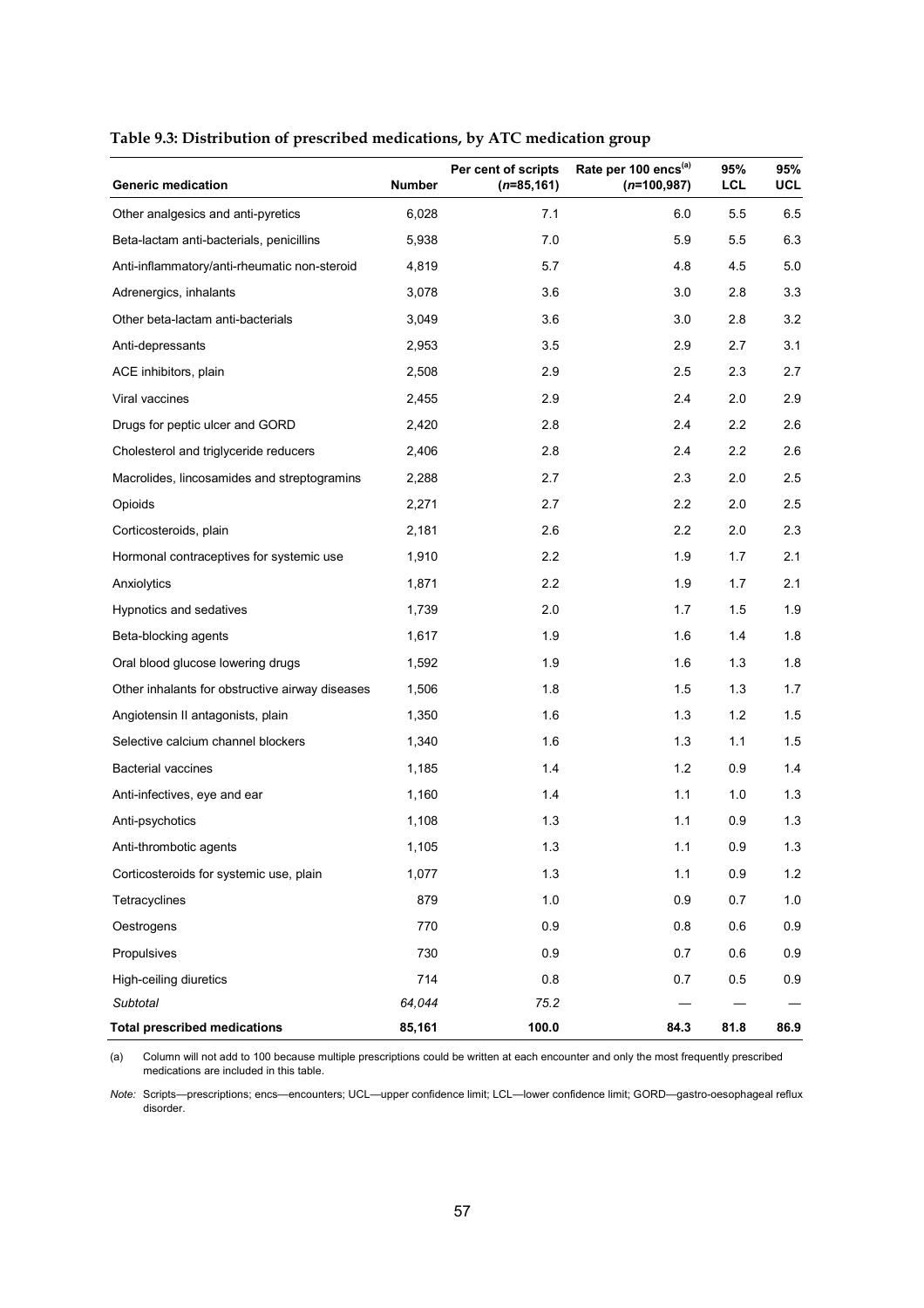### **Significant changes from 1998–99 to 2002–03**

Since 1998–99 there has been a significant decrease in overall medication rates, from 109.7 per 100 encounters (95% CI: 107.4–112.0) in 1998–99 to 103.8 (95% CI: 101.4–106.2) in 2002–03. The decrease in total medications was reflected particularly in the rates of prescribed medications which fell steadily from 93.6 (95% CI: 91.2–96.1) per 100 encounters in 1998–99 to 84.3 (95% CI: 81.8–86.9) in 2002–03. The rate of advised OTC medications and those supplied by the GP showed no significant changes or trends over this period (Appendix 4, Table A4.2). Figure 9.8 provides a graphic view of the changes in medication rates per 100 problems managed over time. The graph demonstrates that decreased prescribing rates are not due to any decrease in total problem management rates.



#### **Changes in prescribed medications (classified in CAPS)**

Table A4.9 (Appendix 4) provides a summary of the annual results for prescribed medications, classified according to CAPS. The overall decrease was reflected in results from specific medication groups. These results suggest there has been a significant decline in prescribing rates of:

- total antibiotics, in particular cephalosporins, tetracyclines and 'other' antibiotics (which include macrolides)
- anti-angina medications
- simple and compound analgesics
- total respiratory medications, and bronchodilators in particular
- total musculoskeletal medications; rates for these medications increased significantly in 2000–01 but returned to 1998–99 levels in 2002–03
- total skin medications (from 1999–2001 levels), probably due to recent OTC availability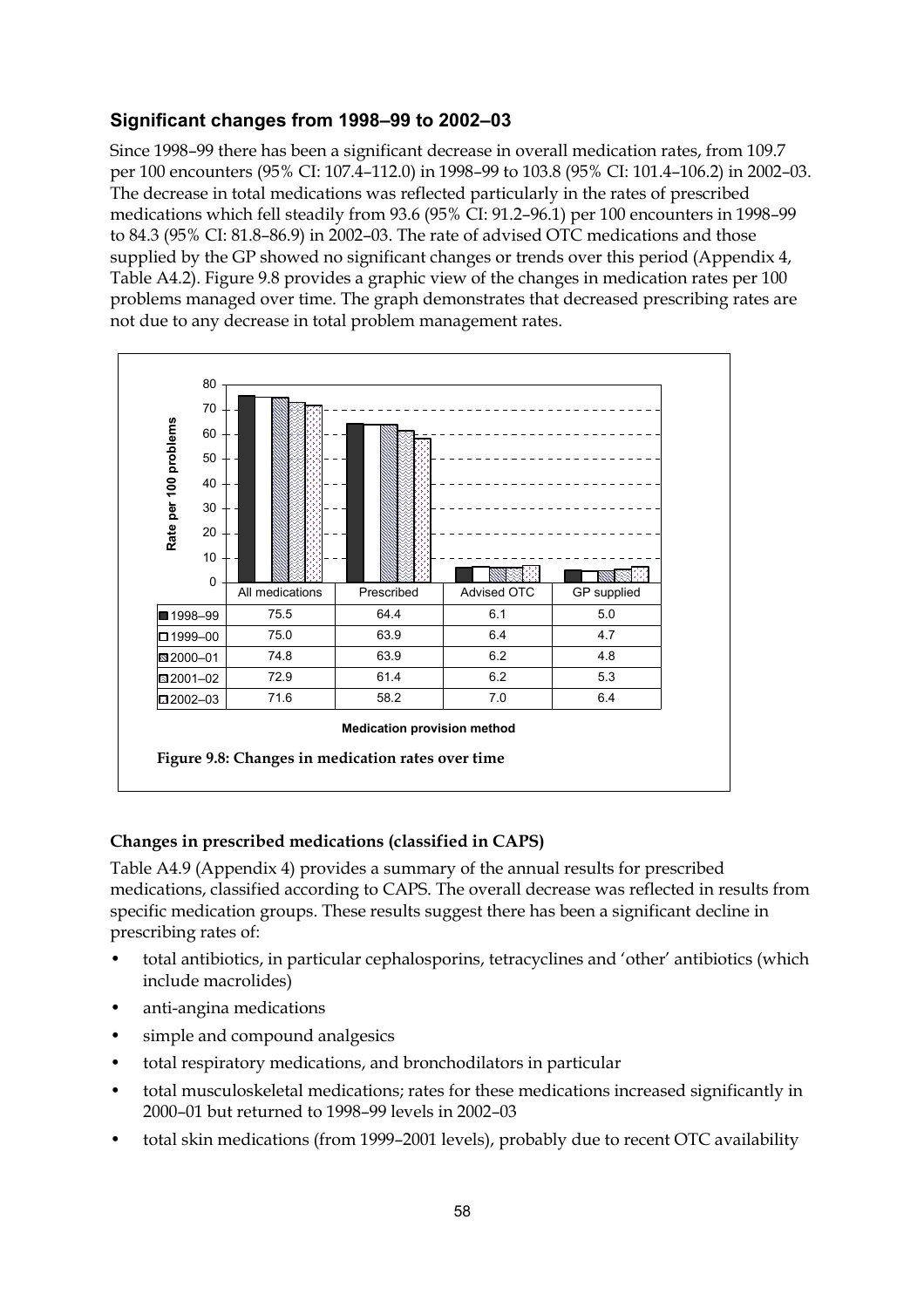- total urogenital medications, especially plain diuretics which are now available combined with anti-hypertensives
- ear and nose topical medications, and topical nasal medications in particular.

The annual results suggest a significant increase in prescribing rates of:

- 'other' cardiovascular medications, which include lipid-lowering drugs
- narcotic analgesics.

#### **Changes in prescription rates of individual generic medications**

Table A4.10 (Appendix 4) shows the most frequently prescribed medications for each of the years from 1998–99 to 2002–03. During that time, significant decreases in prescribing rates of the following medications were noted:

- paracetamol/codeine
- salbutamol
- cefaclor monohydrate
- diclofenac sodium systemic
- doxycycline.

The following medications were uncommon in 1998–99 but were significantly more frequent in the later studies:

- atorvastatin
- omeprazole
- tramadol.

The prescribing rate of celecoxib was seen to peak in 2000–01 and then decrease significantly over the next two years.

Medications which increased significantly over the more recent years were:

- rofecoxib
- fluticasone/salmeterol.

#### **Changes in prescribed medications (classified in ATC)**

The comparative results for prescribed medication rates using the ATC classification are presented in Table A4.11 (Appendix 4).

Significant decreases were apparent in prescribing rates of:

- other analgesics and anti-pyretics
- anti-inflammatory/anti-rheumatic non-steroids (down from 2000–01 levels)
- other beta-lactam anti-bacterials
- plain ACE inhibitors
- macrolides and lincosamides
- calcium channel blockers.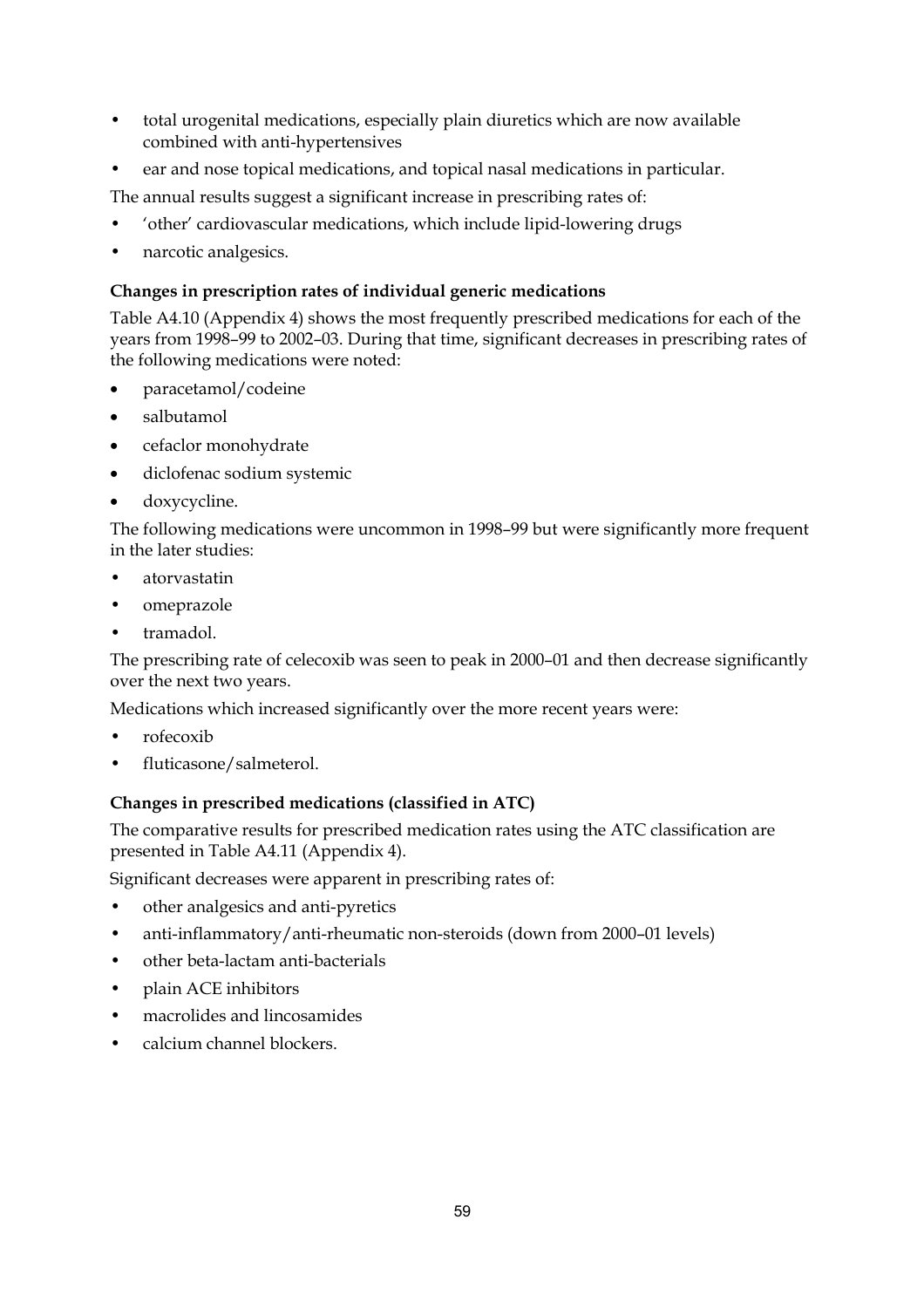Significant increases were apparent in the rate of prescribing of:

- other inhalants for obstructive airway diseases; rates for these medications significantly decreased in 2000–02 but returned to 1999–00 levels in 2002–03
- cholesterol & triglyceride reducers
- opioids.

These trends are further investigated with statistical trend analyses in Chapter 13 and some are evaluated relative to the management of selected morbidities in Chapter 14.

# **9.3 Medications advised for over-the-counter purchase**

The total number of medications recorded as recommended by the GP for OTC purchase was 10,270, a rate of 10.2 per 100 encounters and 7.0 per 100 problems managed. At least one medication was recorded as advised at 9.1% of encounters and for 6.4% of problems.

## **Types of medications advised**

### **Medications advised by major groups**

Central nervous system medications predominated in those advised to patients, with almost one-third of the advised medications being in this group. They were followed by medications acting on the respiratory system (Figure 9.9).



Paracetamol was the most frequently advised medication, accounting for 25.1% of all advised OTC medications (Table 9.4). There was a wide range of medications advised in relatively small numbers, including analgesics, cold and skin preparations. The 30 medications listed in this table accounted for two-thirds of all OTC medications advised.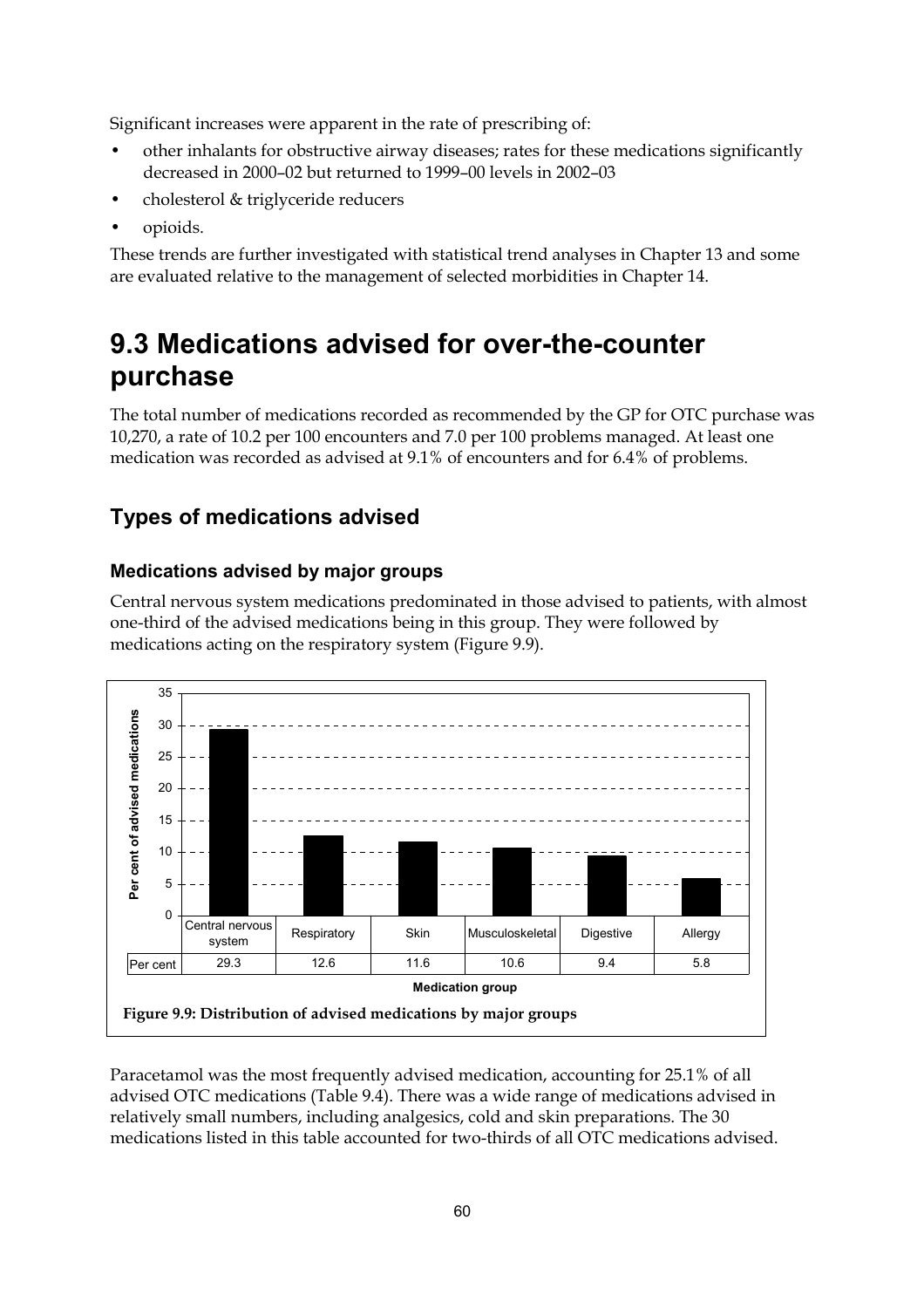| <b>Generic medication</b>          | <b>Number</b> | Per cent of OTCs<br>$(n=10,269)$ | Rate per 100 encs <sup>(a)</sup><br>$(n=100,987)$ | 95%<br><b>LCL</b> | 95%<br><b>UCL</b> |
|------------------------------------|---------------|----------------------------------|---------------------------------------------------|-------------------|-------------------|
| Paracetamol                        | 2,579         | 25.1                             | 2.6                                               | 2.1               | 3.0               |
| Ibuprofen                          | 671           | 6.5                              | 0.7                                               | 0.1               | 1.3               |
| Loratadine                         | 257           | 2.5                              | 0.3                                               | 0.0               | 0.6               |
| Diclofenac topical                 | 228           | 2.2                              | 0.2                                               | 0.0               | 0.5               |
| Clotrimazole topical               | 201           | 2.0                              | 0.2                                               | 0.0               | 0.4               |
| Codeine/paraceamol/pseudoephedrine | 168           | 1.6                              | 0.2                                               | 0.0               | 1.4               |
| Aspirin                            | 159           | 1.5                              | 0.2                                               | 0.0               | 0.4               |
| Saline bath/solution/gargle        | 152           | 1.5                              | 0.2                                               | 0.0               | 0.6               |
| Chlorpheniramine/pseudoephidrine   | 149           | 1.5                              | 0.1                                               | 0.0               | 0.7               |
| Paracetamol/codeine                | 147           | 1.4                              | 0.1                                               | 0.0               | 0.5               |
| Sodium chloride topical nasal      | 143           | 1.4                              | 0.1                                               | 0.0               | 0.7               |
| Sodium/potassium/citric/glucose    | 141           | 1.4                              | 0.1                                               | 0.0               | 0.5               |
| Clotrimazole vaginal               | 133           | 1.3                              | 0.1                                               | 0.0               | 0.4               |
| <b>Bromhexine</b>                  | 114           | 1.1                              | 0.1                                               | 0.0               | 0.7               |
| Sodium citrotartrate/tartaric acid | 113           | 1.1                              | 0.1                                               | 0.0               | 0.4               |
| Brompheniramine/phenylephrine      | 102           | 1.0                              | 0.1                                               | 0.0               | 0.6               |
| Pseudoephedrine                    | 100           | 1.0                              | 0.1                                               | 0.0               | 0.6               |
| Povidone-iodine topical            | 95            | 0.9                              | 0.1                                               | 0.0               | 0.5               |
| Fexofenadine                       | 93            | 0.9                              | 0.1                                               | 0.0               | 0.4               |
| Sorbolene/glycerol/cetomac         | 93            | 0.9                              | 0.1                                               | 0.0               | 0.4               |
| Hyoscine butylbromide              | 92            | 0.9                              | 0.1                                               | 0.0               | 0.4               |
| Cetirzine                          | 92            | 0.9                              | 0.1                                               | 0.0               | 0.5               |
| Loperamide                         | 90            | 0.9                              | 0.1                                               | 0.0               | 0.7               |
| Chlorpheniramine/phenylephrine     | 75            | 0.7                              | 0.1                                               | 0.0               | 0.7               |
| Budesonide topical nasal           | 71            | 0.7                              | 0.1                                               | 0.0               | 0.5               |
| Cinchocaine/hydrocortisone         | 69            | 0.7                              | 0.1                                               | 0.0               | 0.4               |
| Pholcodine                         | 65            | 0.6                              | 0.1                                               | 0.0               | 0.7               |
| Mouthwash/gargle, other            | 65            | 0.6                              | 0.1                                               | 0.0               | 1.1               |
| Calamine lotion                    | 64            | 0.6                              | 0.1                                               | 0.0               | 0.9               |
| Dexchlorpheniram                   | 63            | 0.6                              | 0.1                                               | 0.0               | 0.9               |
| Subtotal                           | 6,584         | 64.1                             |                                                   |                   |                   |
| <b>Total medications advised</b>   | 10,268        | 100.0                            | 10.2                                              | 9.2               | 11.1              |

#### **Table 9.4: Most frequently advised over-the-counter medications**

(a) Column will not add to 100 because multiple medications could be given at each encounter and only the medications most frequently advised for over-the-counter purchase are included.

*Note:* OTCs—over-the-counter medications; encs—encounters; LCL—lower confidence limit; UCL—upper confidence limit.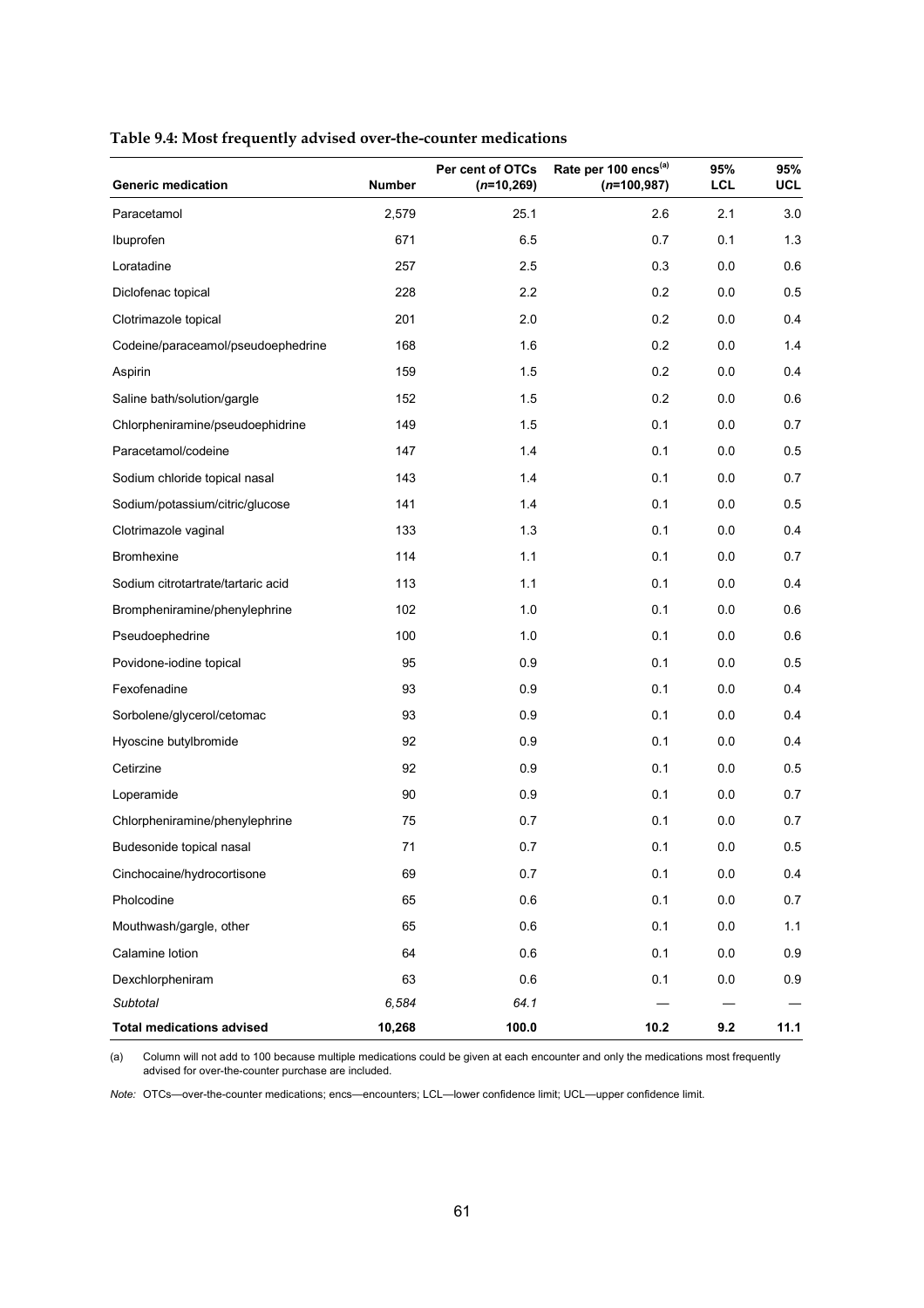# **9.4 Medications supplied by GPs**

GPs supplied their patients with a total of 9,384 medications in this study, at a rate of 9.3 medications per 100 encounters and 6.4 per 100 problems. At least one medication was supplied at 6.8% of encounters for 5.2% of problems.

## **Types of medications supplied by GPs**

The distribution of supplied medications by group showed that those acting on the allergy/immune system constituted 26.1% of all medications supplied. Antibiotics made up 10.6%, and cardiovascular medications accounted for 10.3% of GP-supplied medications (Figure 9.10).



Of the ten most common medications supplied by the GP, seven were vaccines, principally influenza virus vaccine, which accounted for 7.5% of GP-supplied medications (Table 9.5). There was a wide spread of other medications supplied, mostly prescription medications, presumably from manufacturers' sample packs. They reflect a range of medications that are often supplied by the GP (e.g. vaccines). Others may be needed urgently, or samples may be supplied to test efficacy for a particular patient, or where cost is an issue. The most common of these were the NSAID rofecoxib and the antibiotic amoxycillin, accounting for 2.6% and 2.4% respectively of all medications supplied.

# **9.5 Changes from 1998–99 to 2002–03**

As shown in Appendix 4, Tables A4.12 and A4.13, there were no significant changes apparent in the relative rate of provision of advice for OTC purchase of any of the medications that were commonly available in 1998–99. However, for medications supplied directly by the GP, the impact of the introduction of Cox-2 inhibitors on the last 3 years of the BEACH program can be seen.